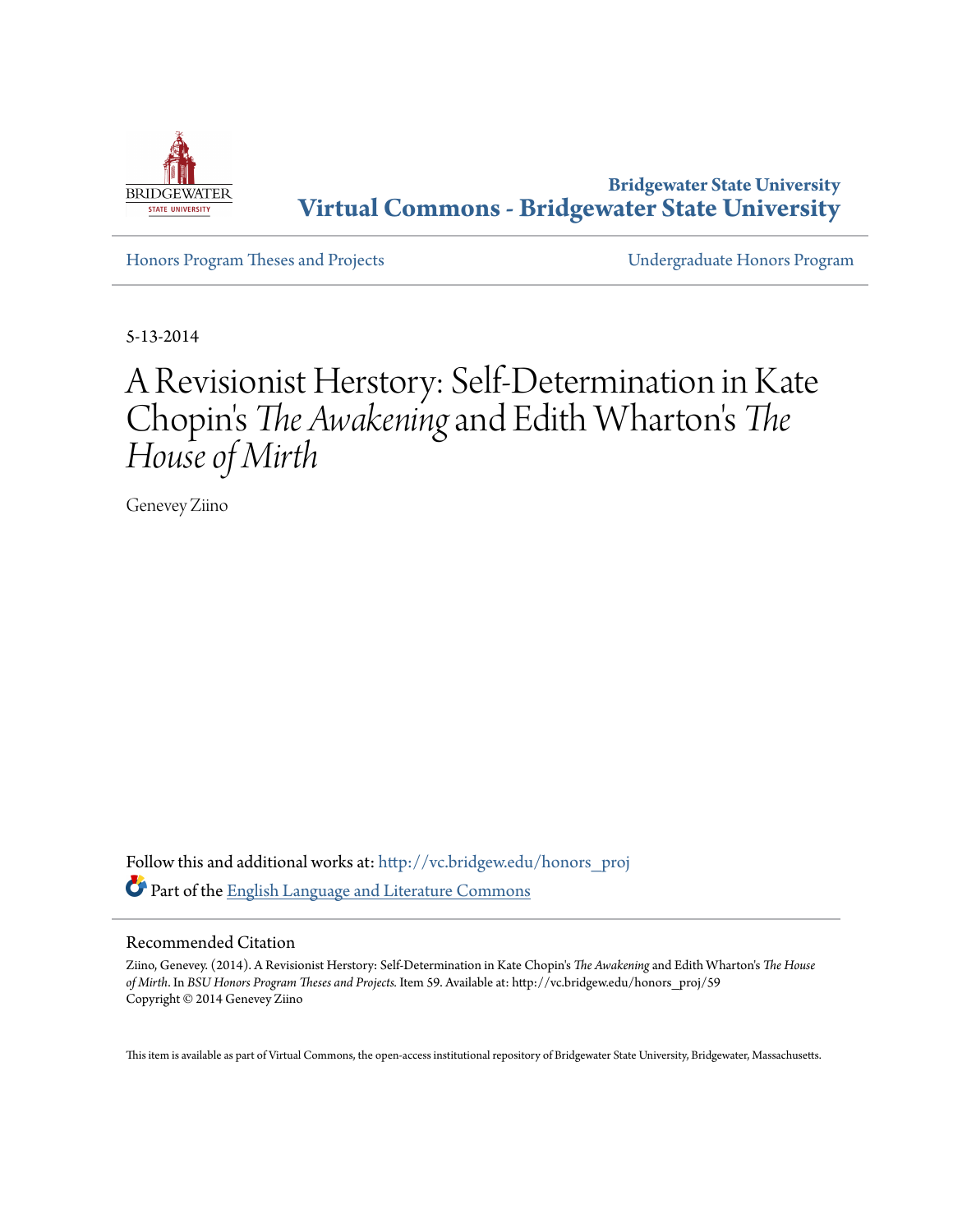# A Revisionist Herstory: Self-Determination in Kate Chopin's *The Awakening* and Edith

Wharton's *The House of Mirth*

Genevey Ziino

Submitted in Partial Completion of the

Requirements for Departmental Honors in English

Bridgewater State University

May 13, 2014

Dr. Kimberly Davis

Dr. Derek Leuenberger

Dr. Renee Somers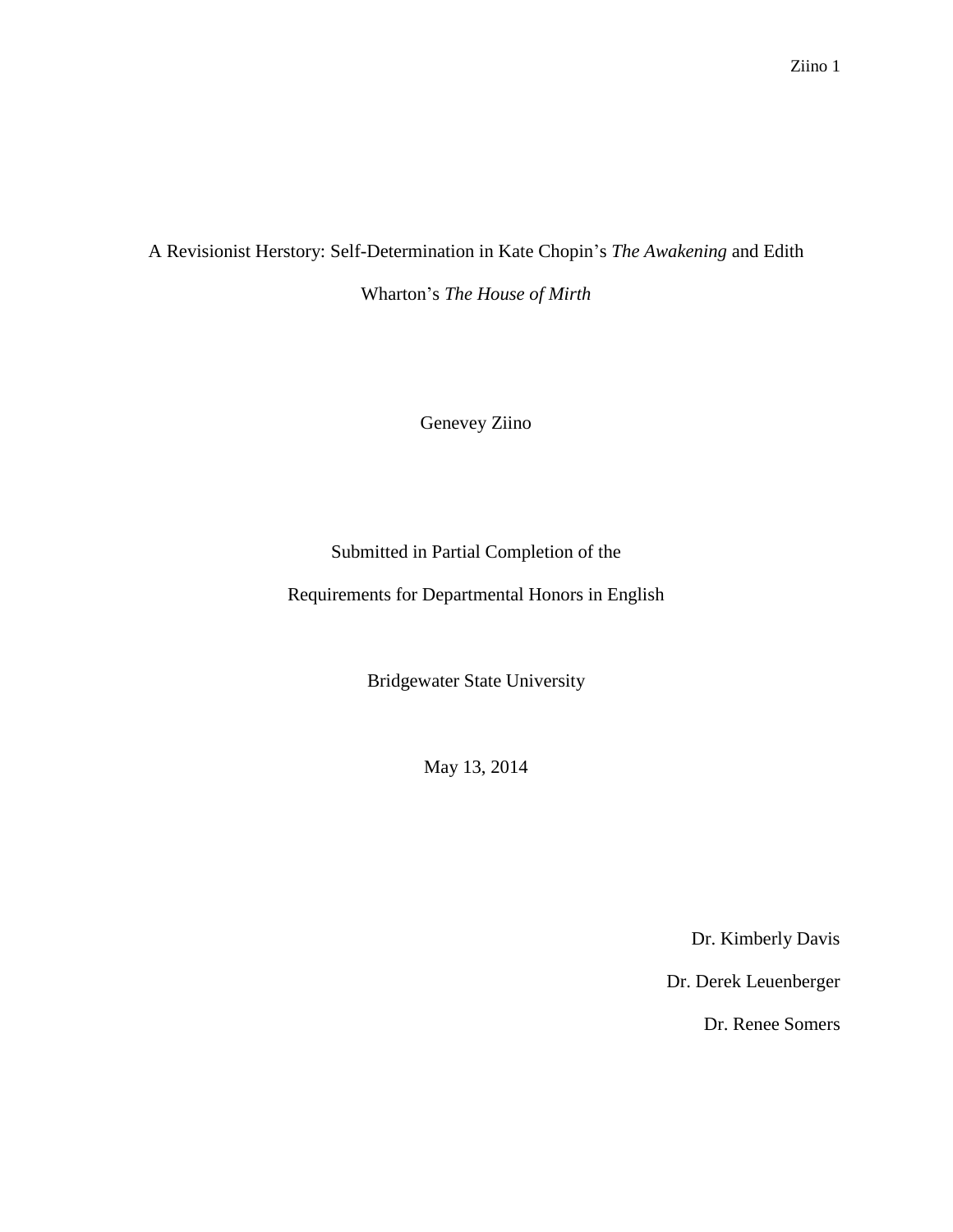#### Introduction

 Female characters in novels have often been scrutinized for their behavior, their lifestyles, and their choices, while the women themselves become less important than the stereotypes of neglectful mothers or seductive femmes fatales with which the readers may equate the characters. While scrutinizing these women, though, it is important to recognize their situations. People do not exist within a vacuum; the choices characters make are directly related to the circumstances in which they find themselves. Two canonical novels, Kate Chopin's *The Awakening* (1899) and Edith Wharton's *House of Mirth* (1905), both offer examples of female characters who are heavily influenced by the situations they find themselves trapped in, as women and also as members of middle-class or high society. *The Awakening* and *House of Mirth*  are feminist novels of selfhood, telling stories about women struggling to retain some sense of their individuality rather than conform to the rigid norms forced upon them. The societies of Edna Pontellier and Lily Bart create extremely strict rules for its members, specifically its female members, which in time begin to suffocate them and, as a result, cause them both to rebel and eventually commit suicide. Both novels employ themes of resistance to oppression and empowerment through that resistance, which were common ideologies of the New Woman. These ideologies found host in both heroines—either overtly or subconsciously—which was the driving force behind their desire for selfhood.

While similarities certainly exist between these two novels, Edna and Lily are different in their forms of aggression against patriarchal rules and their understanding of the New Woman ideology. Numerous critics have made arguments about the importance of each woman's particular kind of oppression. John R. May and Nancy Walker argue that Edna in *The Awakening*  is heavily affected by her Creole environment because of the level of sensuality which it allows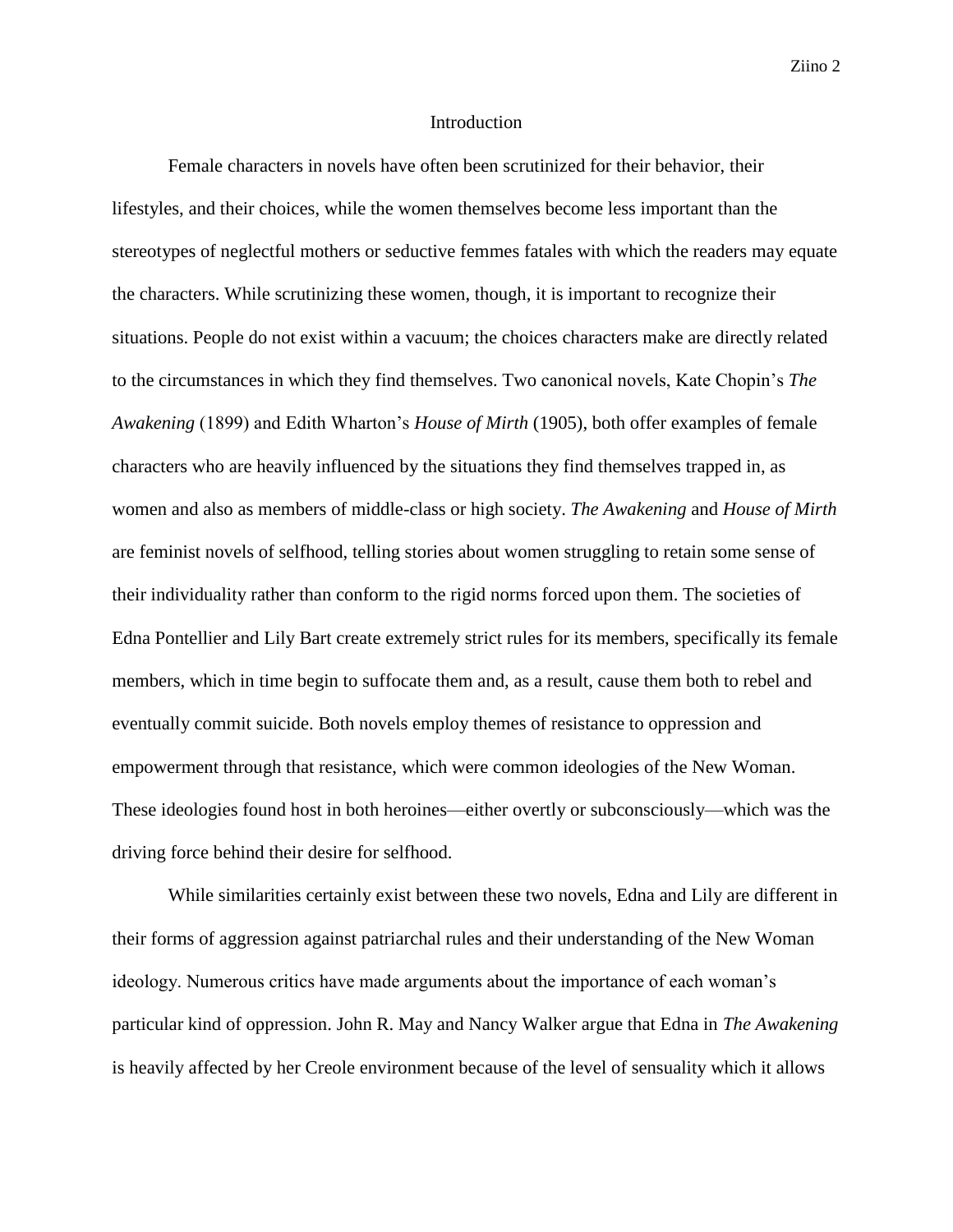and the close-knit community it enforces upon its members, but they miss an important factor that Edna's behavior is influenced by much more than just her immediate society, as she displays through her rebellions; she is also influenced by the New Woman movement, which was prevalent from the late nineteenth century into the twentieth century. Edna's choice to leave her husband and children show that she is essentially unconcerned with what her immediate society thinks about her. In fact, her thoughts seem to disregard much of the old-fashioned views of the woman's role, and instead reflect many of the ideas which were popular amongst New Women. In her book *The Rise of the New Woman*, Jean V. Matthews explains the main ideas behind this early branch of feminism as "believ[ing] that women must become self-supporting," and "believ[ing] in paid work," and goes on to further explain the most important ideals of the new woman: "above all they believed that liberation demanded an inner revolution in women's psyches, a willingness to take risks, to flout conventions, to assert equality in the state, on the job, and in their personal relationships" (104). Edna does many of these things during her awakening: she sells her artwork to fund her apartment away from her husband and children, she ignores her husband's requests for her to stop her rebellious behavior, and she exhibits sexual freedom and freedom of emotional expression in her non-sexual relationships.

Similarly, critics of *The House of Mirth* Patrick Mullen and Frances L. Restuccia both argue that Lily is intensely affected by her own materialism and the materialism of her society. Both critics make the argument that Lily is a victim of a social circle obsessed with money to the point where Lily becomes unable to endure working class existence because of its "dinginess" (Wharton 3). I distinguish my own argument from that of these critics by examining Lily's reaction to the situation she finds herself in; Lily's behavior when faced with patriarchal oppression is what reveals the important facets of her self. In other words, what is important is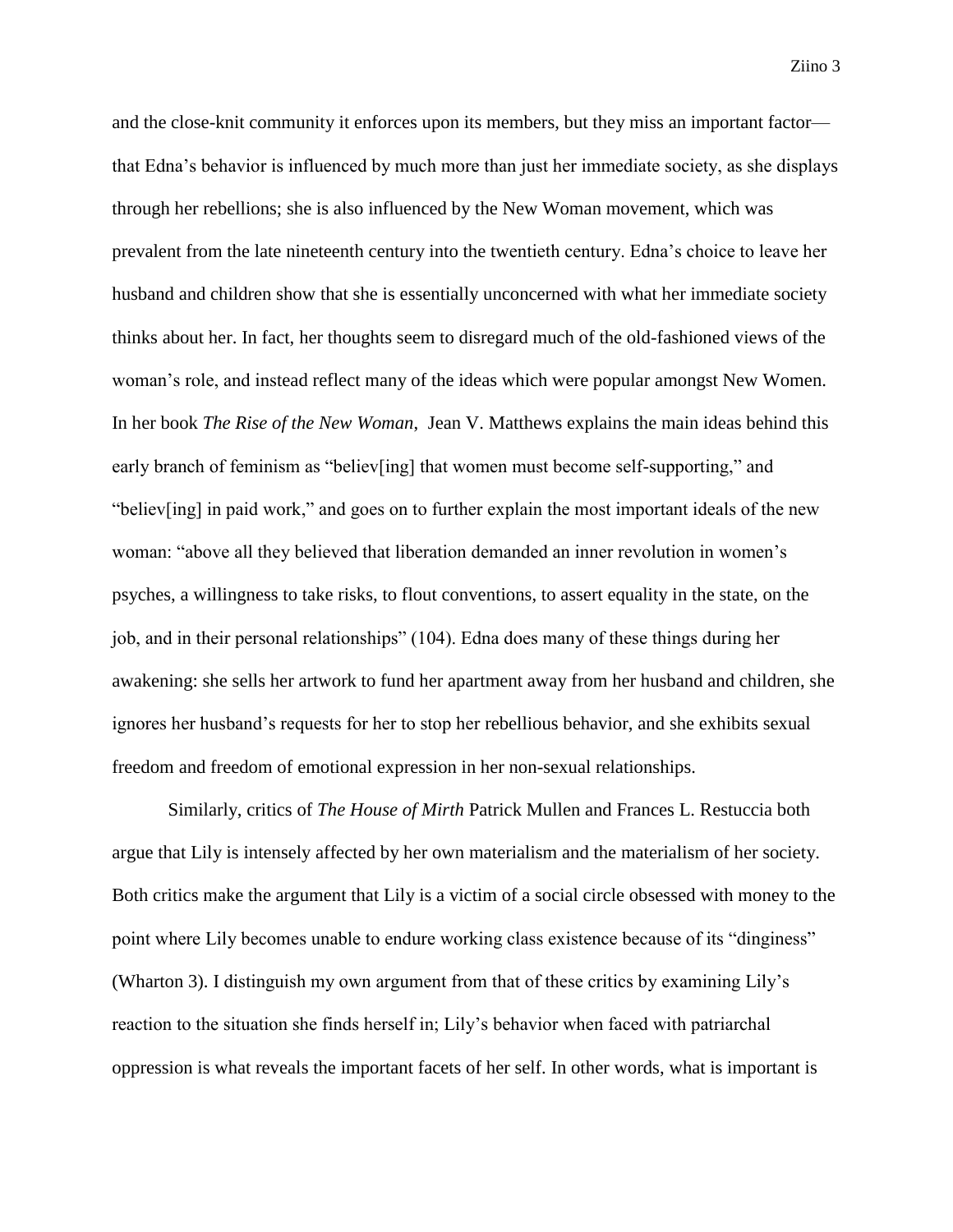not how her society treats her, but rather, how she reacts to that treatment, and the ultimate choices she makes as a result of that treatment. Firstly, Lily makes the choice to refuse the marriage proposals she receives—from Laurence Selden, whom she loves but is not wealthy enough for her; from Simon Rosedale, who is a nouveau riche Jew trying to climb the social ladder; and from George Dorset, who is married to but seeking a divorce from Lily's friend Bertha. Secondly, Lily chooses to resign herself to a life of poverty rather than use a packet of scandalous letters to reestablish her social position and marry George Dorset. Lily eventually decides that a life of poverty, desperation, and eventual suicide would be preferential than to lose her sense of honor by defaming Selden, whom she loves.

Lily's behavior also reflects the struggles of a New Woman, but in a different way than Edna's. Carroll Smith-Rosenberg argues in her book *Disorderly Conduct: Visions of Gender in Victorian America* that "Nineteenth-century American society provided but one socially respectable, nondeviant role for women—that of loving wife and mother. Thus women, who presumably came in assorted psychological and intellectual shapes and sizes, had to find adjustment in one prescribed social role, one that demanded continual self-abnegation and a desire to please others" (213). Lily herself expresses this feeling of being forced into a position which she knew she didn't fit: "I was just a screw or cog in the great machine I called life, and when I dropped out of it I found I was of no use anywhere else. What can one do when one finds that one only fits into one hole? One must get to it or be thrown out into the rubbish heap" (Wharton, 308). Lily makes clear through this expression that she knows her attempts to escape from patriarchal oppression are futile, because they only lead her to the "rubbish heap" rather than any form of success or personal happiness. While Lily and Edna both experience some of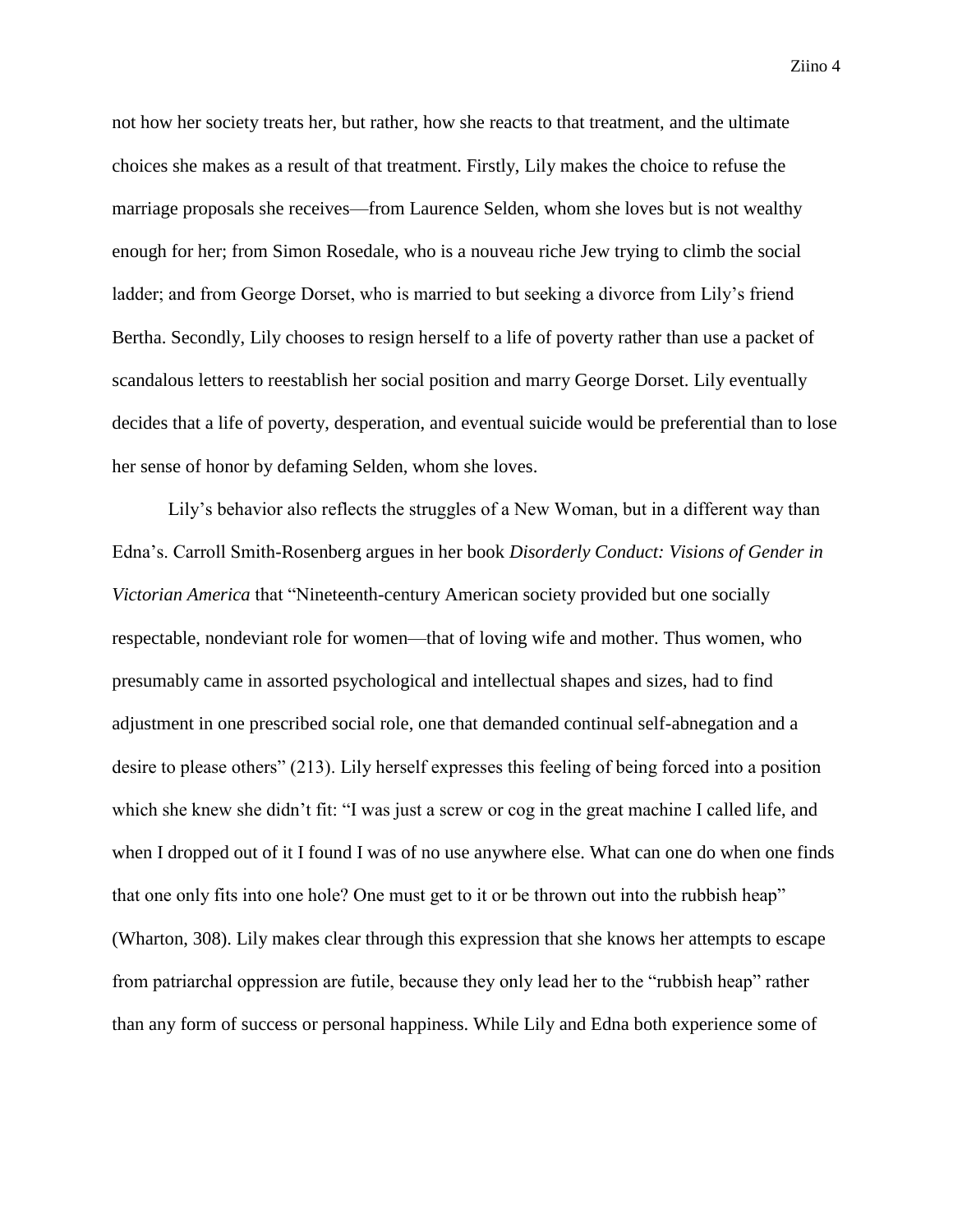the mentality of the New Woman, their situations and level of success are vastly different

because of their wealth or lack thereof.

The ways in which Edna and Lily rebel against societal rules are further influenced by their financial stability or instability. Both women are members of upper middle-class society, but their financial backgrounds are extremely different: Edna receives money from her parents and also marries into money, while the orphaned and unmarried Lily lives off an allowance from a wealthy but ungenerous aunt. While Edna is mostly free to exercise any endeavors she sees fit on her adventure of self-awakening, Lily is restricted in her struggle for individuality because of her lack of money. Lily is constantly burdened by the expenses her life and her social circle require of her, and as a result of this most of her time is spent attempting to reconcile her debts. Although Lily longs for much of the same things Edna does—to escape marriage, to have a space of her own, to control her own time and money—she cannot accomplish any of them because of her lack of money.

The similarities between Chopin's *The Awakening* and Wharton's *House of Mirth* are undeniable and prevalent; each novel has underlying themes of pain caused by various forces, such as the inability of men and women to clearly communicate with and understand one another, the inevitability of marriage, childbearing, and child-rearing for women, and the loss of self-determination that comes as a result of all these factors. What is equally as evident as these similarities, though, are the differences between the two protagonists' lives because of their level of wealth. Edna, as a wealthy married woman, decides to get an apartment of her own and essentially ignore the parts of her life which were forced upon her by society (her husband, her children, her social circle). Lily, on the other hand, as an unmarried girl entirely dependent on a stingy aunt, has little choice but to travel down the path of acquiescence by trying to find a

Ziino 5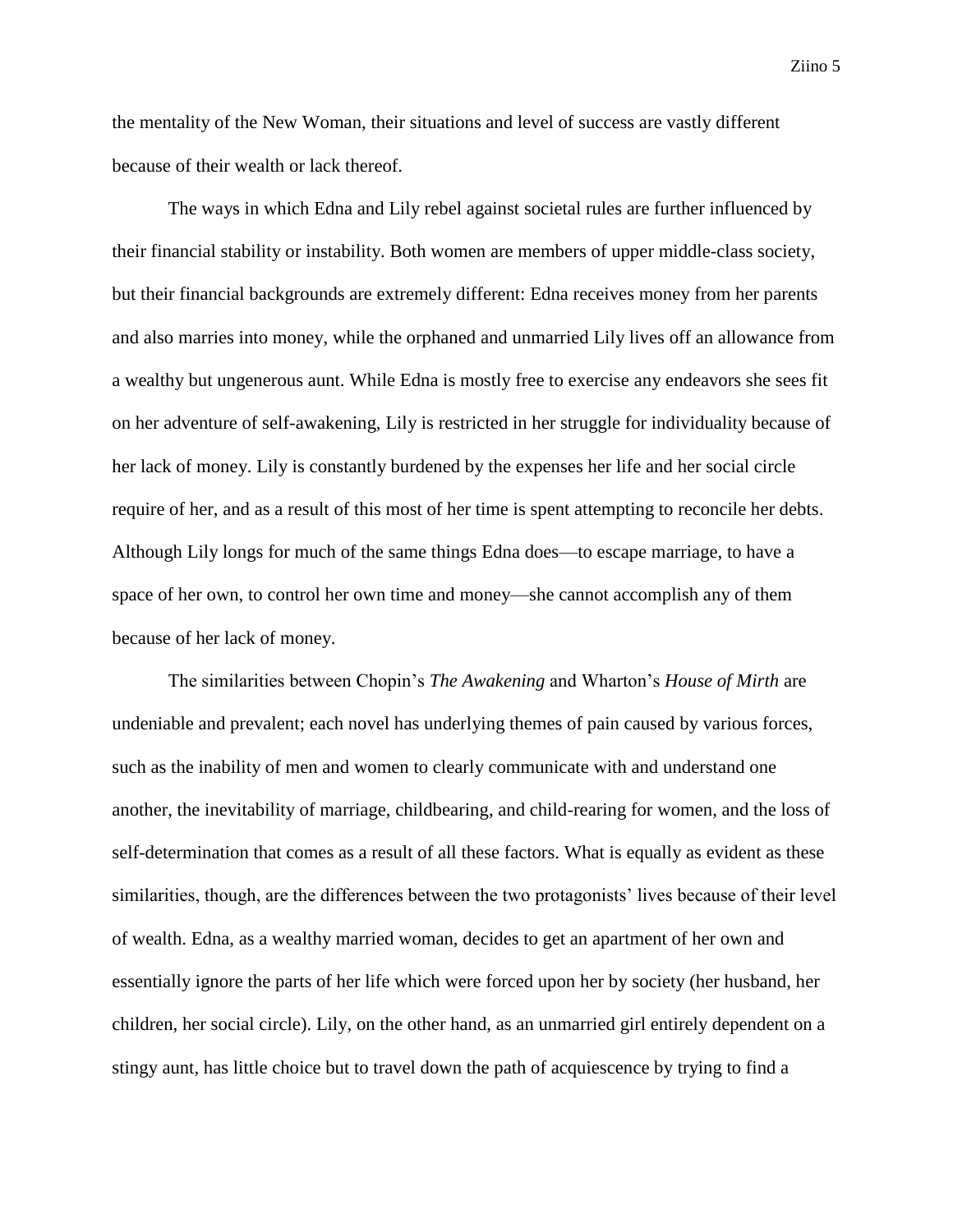husband, by sticking close to her hostile friends, and by abiding by her aunt's rules. Their stories need to be compared because of the results of their behavior: while Lily is ostracized, Edna's transgressions barely raise issue with those around her. This thesis will focus on how both Lily and Edna choose to retain their sense of dignity and selfhood no matter the cost, even eventually determining that taking their own lives would serve their purpose of self-expression better than a life forfeited to being a man's possession. In its examination of Edna and Lily in relation to their class, this piece will explain how each woman's behavior and choices were a clear and direct result of her class status and financial situation, and how the specific choices they make define them. In order to fully understand each novel and in an effort to understand the possible motives behind the creation of Edna and Lily, the lives of both Kate Chopin and Edith Wharton will be examined and interpreted. Chopin and Wharton were both New Women in the sense that they were well aware of the unfair oppression of women. Furthermore, both authors were successful in fighting their own oppression—by being published authors, being self-sustained, and by embracing widowhood and divorce. However, in order to make an argument about the oppression of women, they both chose to depict women who were struggling with oppression similar to their own, but with lesser success. Both authors realized that the best way to garner an emotional reaction from the audience was to show their heroine's tragic struggle to accept the reality of her oppression.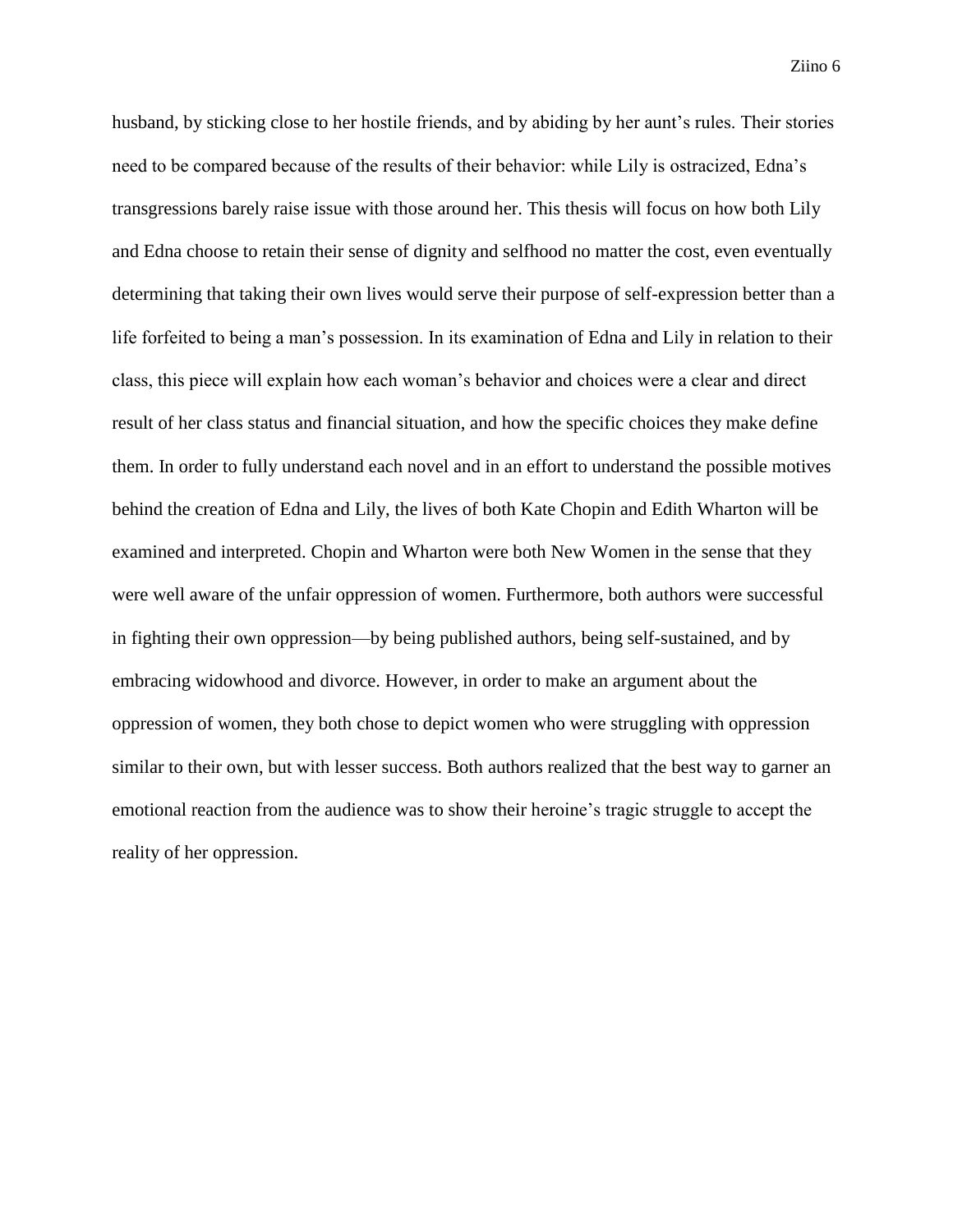#### Chapter 1:

A Study of Selfhood: Awakening the "New Woman" in Kate Chopin's Edna Pontellier

Kate Chopin's novel *The Awakening* is a powerful story following the enigmatic and compelling Edna Pontellier as she discovers a multitude of ways to express herself, including through love and sex. Although *The Awakening* includes a love story, it is certainly more than just that; it is the story of a woman struggling against the constraints of middle-class society. Critics Sandra Gilbert and Cynthia Griffin Wolff have argued that Edna is a simple, sensuous creature, which seems to reduce Edna's character too much. Gilbert argues in "The Second Coming of Aphrodite: Kate Chopin's Fantasy of Desire" that Edna is a projection of Kate Chopin's own "fantasy of desire." Further, in her examination of Edna, she casts Edna's feelings and actions in such a light as to make them wholly based on finding romance. In a similar way, Wolff argues in "Thanatos and Eros: Kate Chopin's *The Awakening"* that Edna is driven by the need for comfort and sensuality, rather than any kind of feminist pursuit, and explains that Edna "interests us not because she is 'a woman,' the implication being that her experience is principally important because it might stand for that of any other woman. Quite the contrary; she interests us because she is human—because she fails in ways which beckon seductively to all of us" (242). I would disagree with the argument that the main aspect of Edna's story has nothing to do with being a woman. Other critics have chosen to focus more heavily on Edna's environment than her own person, such as John R. May and Nancy Walker, who both argue that Edna's awakening is a result of her environment, that the Creole sensuality was too much for her fragile Kentucky Presbyterian upbringing. Certainly, Edna's environment and her longing for romance heavily influence her feelings, but it seems unfair to claim that she is completely at the whim of them, as these critics have chosen to argue. What Edna is inexplicably driven by is her desire for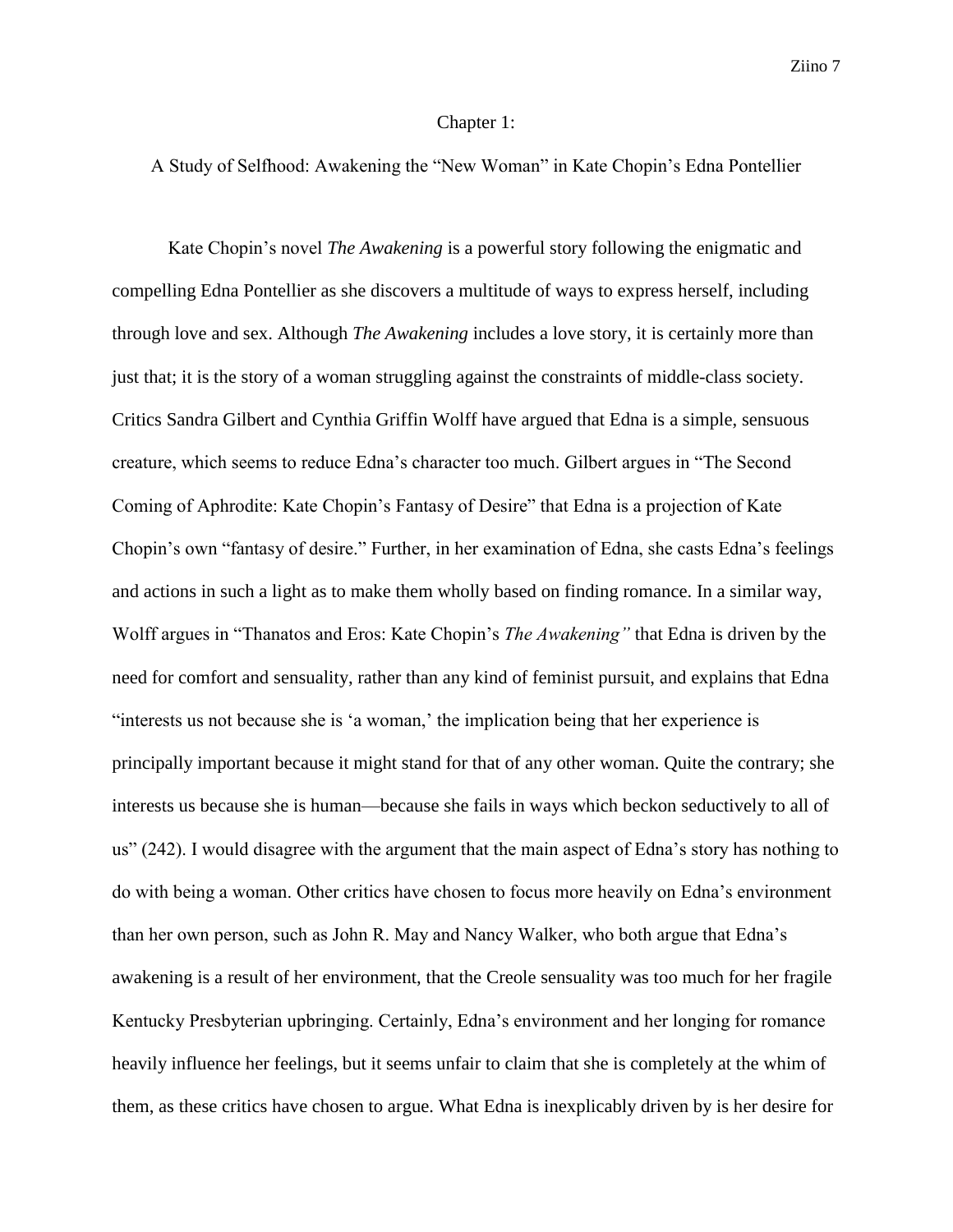freedom, in any form she can get it—be it by looking at the ocean, painting, listening to piano, being alone, having sex (or not having sex), she openly and heart-wrenchingly longs for that fleeting feeling of self-determination which was denied to women.

These constraints which Edna rebels against include marriage and motherhood, and through these, ultimately conformity and the loss of self. Through the various kinds of love Edna feels, she experiences new, previously undiscovered parts of herself. Arguably most important amongst these many experiences is the realization of her longing to be alone. While Gilbert or Wolff would argue that Edna's sexual awakening is what defines her the most, I would disagree. Her affairs are acceptable by the standards of society, as well as by her husband. Nancy Walker suggests that Edna's affair with Robert "is expected, even by Edna's husband" (62). An affair might seem bizarre or radical to readers today, but this behavior was not wild in the  $19<sup>th</sup>$  century and would have been kept under wraps in order to avoid scandal, as Jean V. Matthews explains: "While the state had a legitimate interest in parenthood, sexual relations in or out of marriage were purely private concerns" (115). Furthermore, one of the most radical choices Edna makes in the novel is to leave her family home and get an apartment of her own, physically away from her children and husband, and so mentally and emotionally away from the constraints of motherhood and marriage. As Madame Ratignolle shows as well as tells Edna, this behavior is radical and, in Madame Ratignolle's mind, unacceptable for a woman.

In her story, Edna struggles to retain her selfhood and individuality, and attempts to gain some kind of emotional freedom from the men in her life who wish to possess her, which she eventually learns is all of them. Critics have been extremely thorough in examining the symbolism in the novel, but few have deeply examined Edna's relationships with all the men present in *The Awakening*, though these relationships are what seem to drive the changes she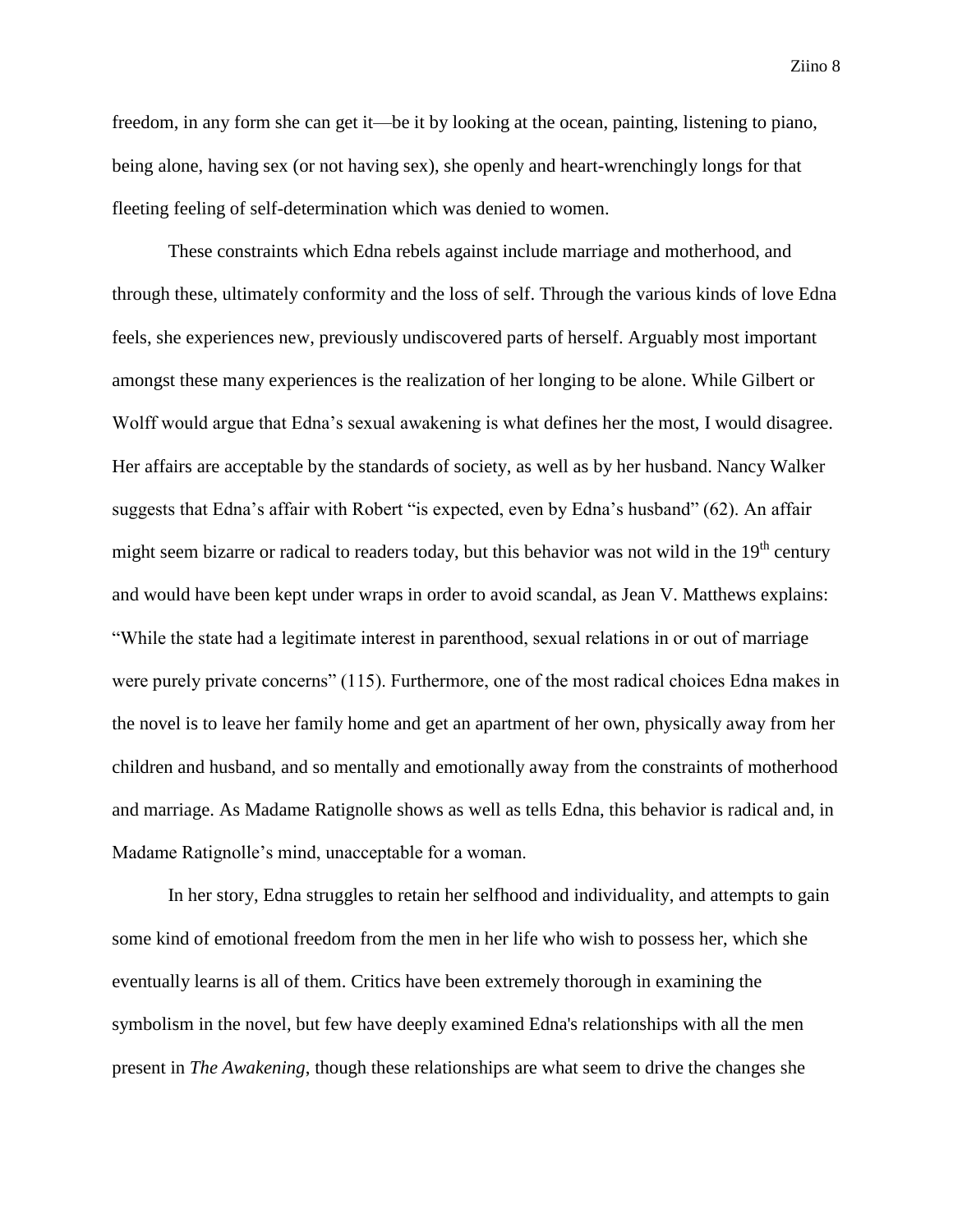undergoes. Specifically, her behavior is driven by the way she is treated by these men, rather than her longing for romance with each of them, as Gilbert argues. She has three main relationships with men in her story: her husband, Léonce; her first lover, Robert; and her second lover, Alcée. On the surface, it seems as though Edna is searching for a way to escape her loveless marriage with Léonce, and so enters into an emotional affair with Robert, and when Robert leaves her abruptly, she falls into the arms of Alcée who comforts her with sex. Though this is an accurate summary, what is crucial to understanding Edna's development as a character is her choices regarding these men. Her marriage to Léonce is certainly a constraint in her life, but at the same time, her husband's financial stability and societal position allows Edna a certain amount of freedom as compared to what a single woman of her age and status would have been allowed. In this way, through marrying Léonce despite not being in love with him, Edna is buying herself a certain amount of leeway. This leeway includes an allowance for extra-marital affairs, be they sexual or emotional. During her stay with Léonce and their children at Grand Isle, Edna unabashedly spends her days with Robert, who "since the age of fifteen…each summer at Grand Isle had constituted himself the devoted attendant of some fair dame or damsel. Sometimes it was a young girl, again a widow; but as often as not it was some interesting married woman" (25). Robert is known for devoting himself to women, but only emotionally. His relationships are never overtly sexual, and so in this way it becomes clear that Léonce is unconcerned with his wife's emotional involvement with Robert. The narrator explains that "the Creole husband is never jealous; with him the gangrene passion is one which has become dwarfed by disuse" (25). Léonce himself prefers to spend his time at the club rather than with his family; at Grand Isle he comes home after midnight when Edna and the children are already asleep, and he leaves to spend the night at the club again when they are back at home on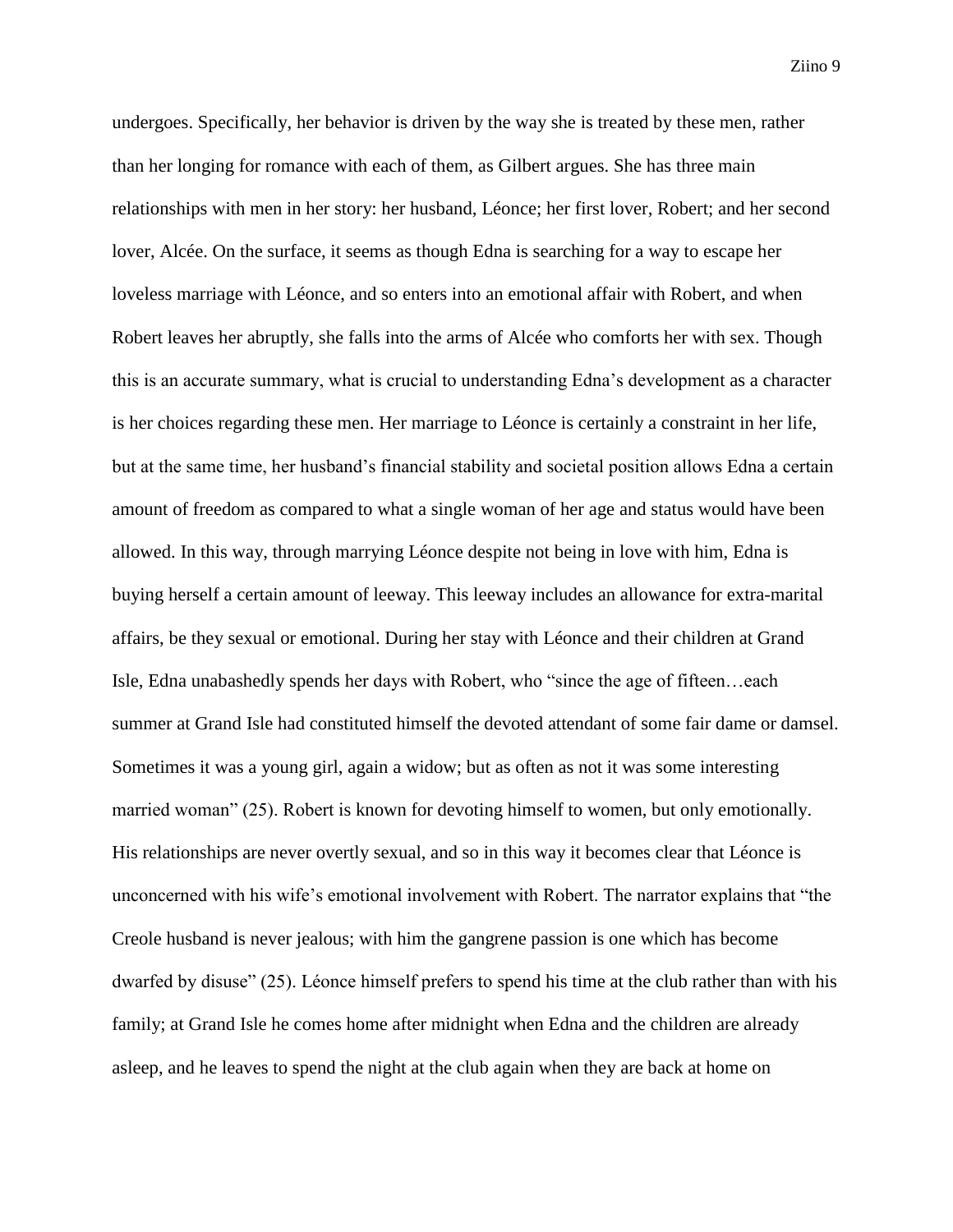Esplanade Street, a scene which is explained to be "familiar" to Edna (10, 122). Léonce's response to her relationship with Alcée is similar; her husband does or says nothing to her to indicate that he is bothered by the time she spends with Alcée, who is, like Robert, known for his affairs. In fact, the affair begins while Léonce is out of town, and for the entirety of it, he does not even return to town to look into it. While nothing is explicitly said to assure that Léonce is unconcerned, his silence makes it safe to assume that he feels about Edna's sexual affair the same way he felt about her emotional affair with Robert.

These relationships are important in Edna's awakening because each of them demonstrates the way that men considered women their property. Léonce views Edna as a piece in his collection: "'You are burnt beyond recognition,' he added, looking at his wife as one looks at a valuable piece of personal property which has suffered some damage" (4). Edna fulfills a requirement for Léonce; she checks off the boxes of "marriage" and "children" on the list of necessities in a middle-class man's life. He is kind and understanding, and he loves Edna, but at the same time he is distant and aloof in a way which was normal for husbands to be; he prefers to spend his time his own way (at the club or out of town, usually), which is not unusual for men, but which is also not allowed for Edna. Hence, it is through Léonce that Edna learns of her own dissatisfaction. Her husband expects her to be a doting mother, which she does not want to be, although he himself is not a doting father. After spending the day at Klein's hotel with his friends, Léonce returns home at eleven o'clock only to wake Edna up and scold her because their child was sick: "He reproached his wife with her inattention, her habitual neglect of the children. If it was not a mother's place to look after children, whose on earth was it?" (12). Edna struggles to find a balance between the duties of motherhood which are forced upon her and her own personal growth. This struggle creates emotional distance between her and her husband, and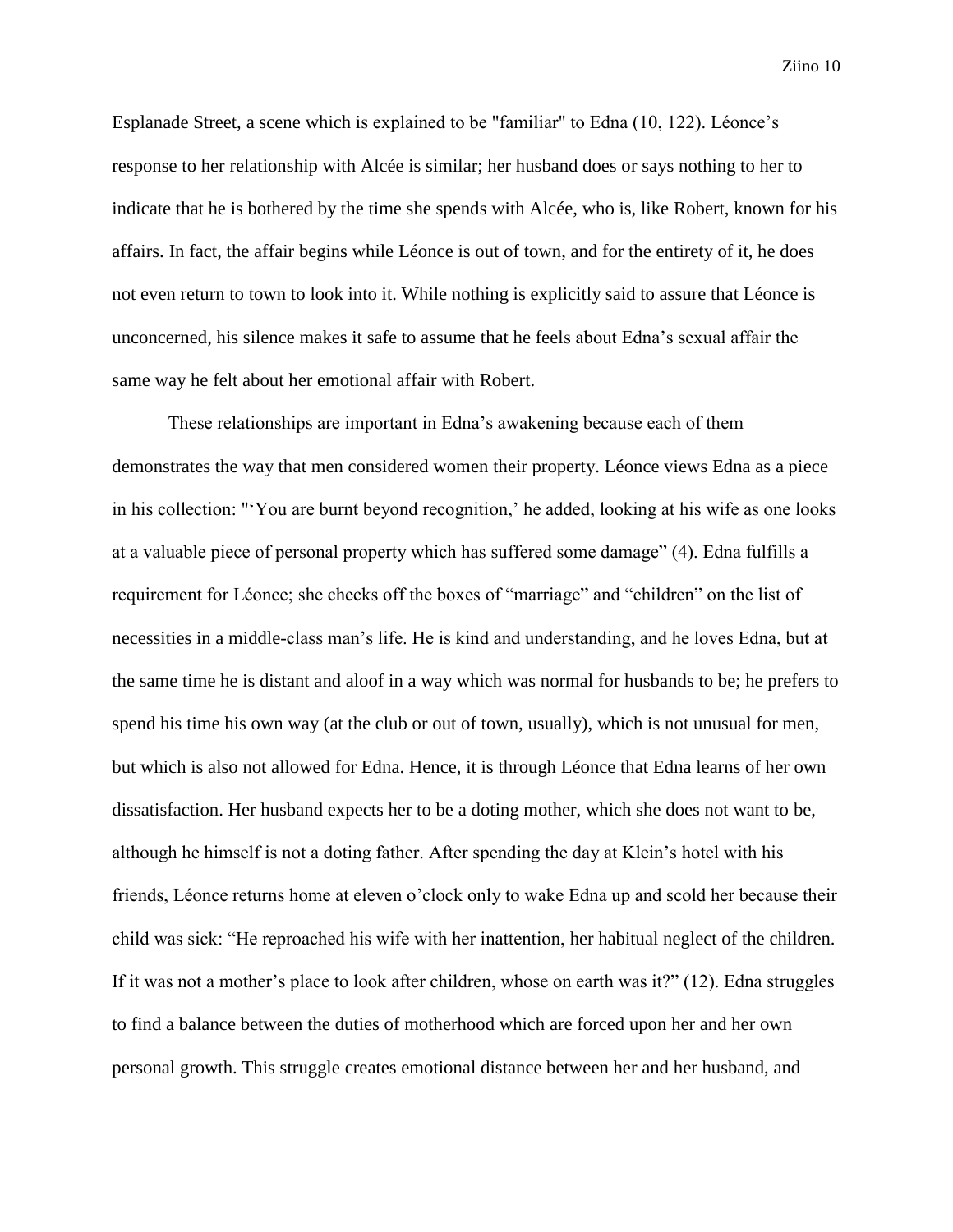eventually leads her to get an apartment of her own. It is explained that during her courting, Edna "fancied there was a sympathy of thought and taste between them, in which fancy she was mistaken" (48). Over time Edna has come to accept that her husband is kind, and she was "fond" (48) of him, but there was no excitement in the emotional connection they shared. This is owed in part to the idea that once married, a woman essentially became her husband's property. Rather than an egalitarian marriage or even a companionship, Edna became a possession.Because of this, Edna finds herself longing to establish some kind of connection in order to explore her own thought further, and Robert offers this to her.

With Robert, Edna is able to explore and connect with nature on the island and explore her own emotions, as she learns to care for Robert in a way which she never cared for her husband. Tragically, though, in a similar way to Léonce, Robert does not think of Edna as her own person, but rather as one of the possessions of Léonce. When Robert and Edna are reunited after his sudden departure, he makes it clear that more important than Edna's feelings about him are Léonce's feelings about losing his prized possession, and he states the main reason he fought against his feelings for Edna: "You were not free; you were Léonce Pontellier's wife" (280). This statement hurts Edna, but the dialogue between the two also shows her strength, as she chooses to assert herself rather than accept Robert's words:

> 'You have been a very, very foolish boy, wasting your time dreaming of impossible things when you speak of Mr. Pontellier setting me free! I am no longer one of Mr. Pontellier's possessions to dispose of or not. I give myself where I choose. If he were to say, 'Here, Robert, take her and be happy; she is yours,' I should laugh at you both.'

His face grew a little white,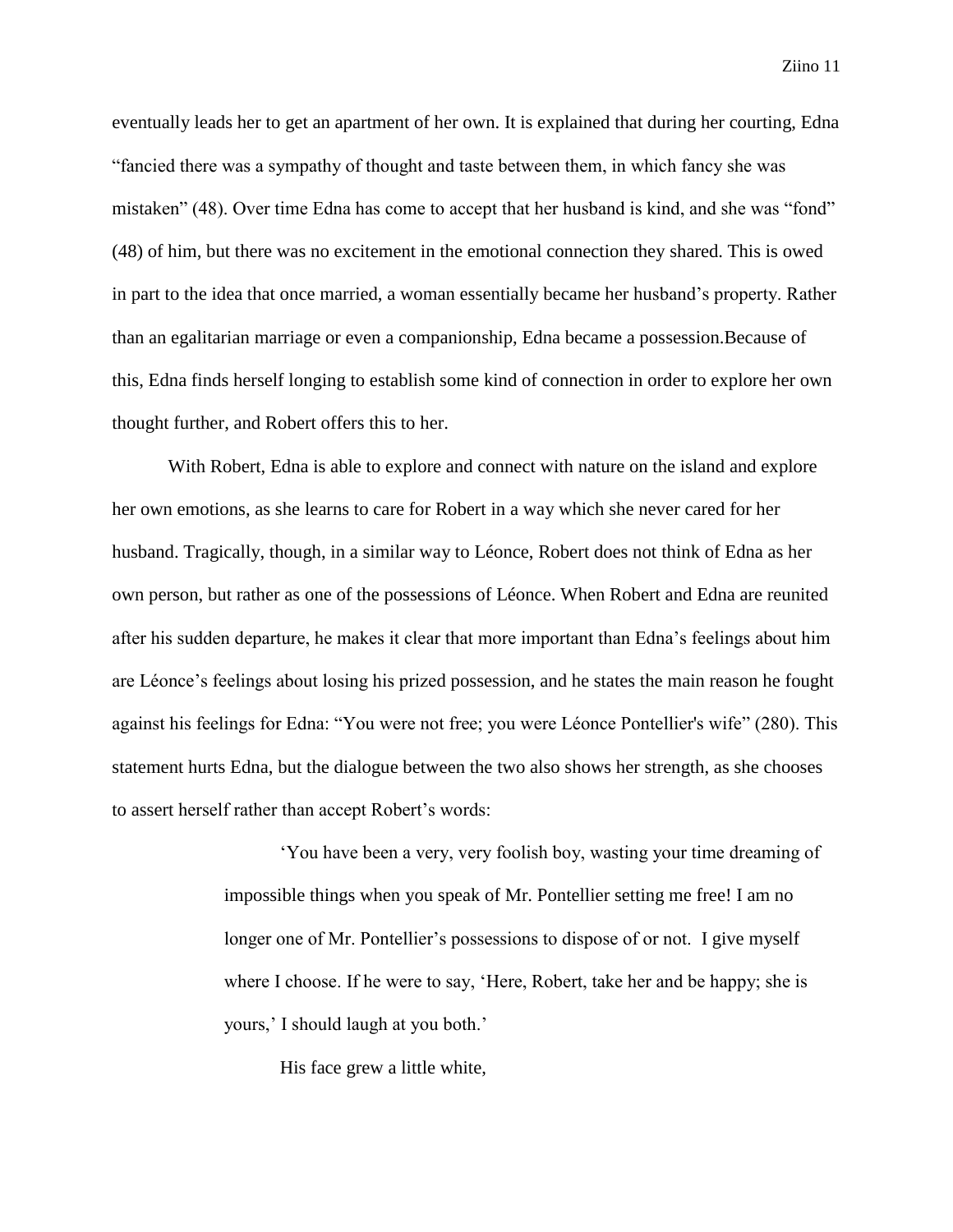## 'What do you mean?' He said. (282)

It becomes clear that Robert is not interested in an Edna who is "free;" rather, he is afraid of that Edna. Examining Chopin's word choice in making Robert actually confused after this conversation further explains that he was not expecting this from Edna at all. Robert had not expected Edna to consider herself a free woman; what he expected was for her to either become his woman or to remain Léonce's. Edna is forced to accept that the man she thought she shared an intense emotional connection with wanted little more than to own her as a trophy.

While Alcée's position is different from Robert's and Léonce's, he is certainly not interested in Edna for any noble reasons. As an infamous playboy, Alcée wants to add the "unapproachable" (193) Mrs. Pontellier to his list of conquests. What is interesting, though, is Edna's choice to have sex with Alcée, which I will examine later. Understanding these men helps clarify why Edna feels the need to rebel against the constraints that limit her freedom.

Upon closer inspection, Edna's rebellions cluster together into categories. The first of these categories is sexual. In each of her relationships, she has some kind of sexual rebellion in order to assert freedom of ownership over her own body. While it is never explicitly stated in the novel, Margit Stange argues in her essay "Personal Property: Exchange Value and the Female Self in *The Awakening*" that Edna's refusal of Léonce's entreaties to "come to bed" (Chopin, 78) translates to Edna's refusal of sex. This is further supported by Edna's longing to sleep outside rather than to join Léonce inside (Chopin 80), and her eventually choosing to live in a separate house, away from him altogether. Stange argues that "it is by withholding herself sexually, then, that Edna exercises the 'eternal rights of women' in insisting that she has a self and that she owns that self" (481). The episode where Léonce is directly telling Edna to come to bed and she refuses him is among Edna's first rebellions: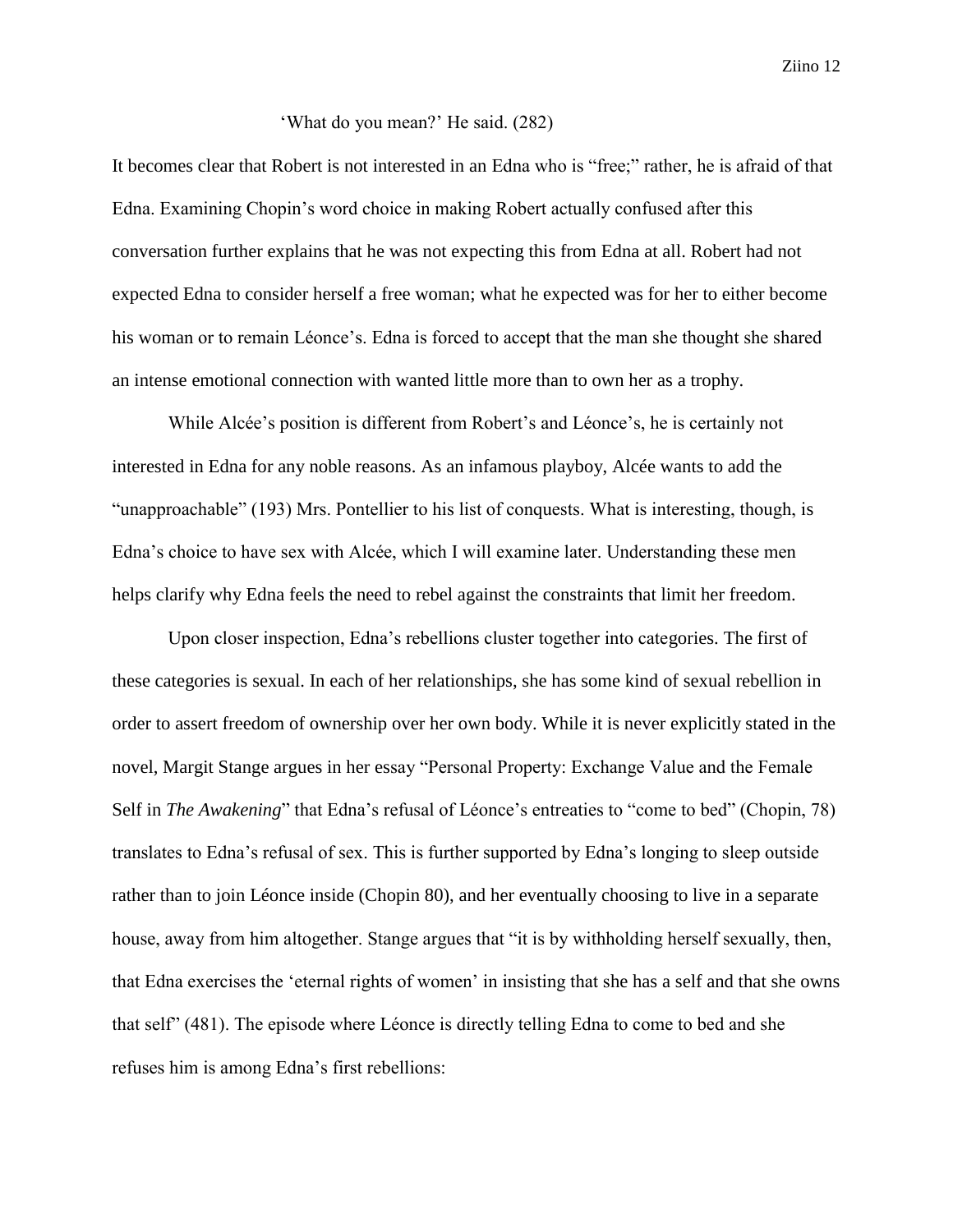She perceived that her will had blazed up, stubborn and resistant. She could not at that moment have done other than denied and resisted. She wondered if her husband had ever spoken to her like that before, and if she had submitted to his command. Of course she had; she remembered that she had. But she could not realize why or how she should have yielded, feeling as she then did. (79)

After even a minor rebellion such as this, Edna is consumed by a desire for the freedom she feels from resisting, and from controlling her own body. Furthermore, for her first affair she chooses Robert for a lover, perhaps because he is known to not have sexual relationships with the women he has affairs with. Madame Ratignolle makes this clear when she says to Robert, "If your attentions to any married women here were ever offered with any intention of being convincing, you would not be the gentleman we all know you to be, and you would be unfit to associate with the wives and daughters of the people who trust you (51). What Madame Ratignolle says here, though, is different from her own actions, as she has in the past allowed Robert to devote himself to her. Where she presumably draws the line between a gentleman and someone who cannot be trusted, then, must be someone who has frequent casual sexual affairs, like Alcée. Through Edna's choice to spend time with the "gentleman[ly]" Robert, she is purposely choosing to withhold sex. She is cementing the idea that she can have an affair if she chooses, and even more than that, she can control her affairs in such a way that she does not need to give her body if she does not want to. Yet she eventually embraces a relationship with Alcée, who unlike Robert, is infamous for his sexual relationships with married women, and she further defies the constraints of her marriage by having sex with him.

Edna's choice to have a sexual relationship with Alcée can be interpreted in various ways, but there are a few pieces that seem clear about the situation. One is that Edna does not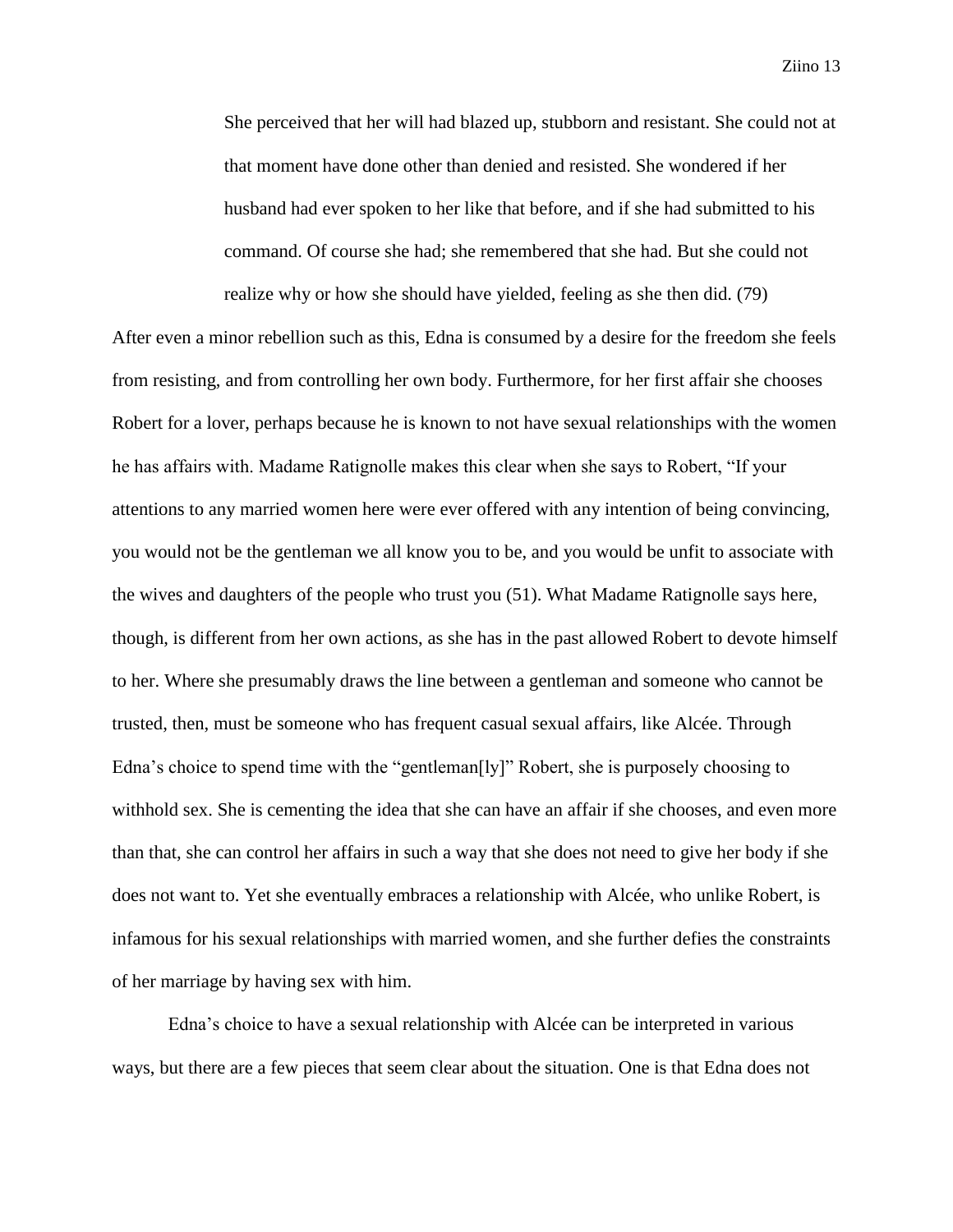love Alcée, at least not in the way she loves Robert: "Alcée Arobin was absolutely nothing to her. Yet his presence, his manners, the warmth of his glances, and above all the touch of his lips upon her hand had acted like a narcotic upon her" (201). Another is that Alcée knows what he is doing; he knows exactly what to do and say in order to get a married woman to have sex with him. Just as much as he enjoys his pursuit of Edna, though, Edna enjoys his pursuit of her: "He sometimes talked in a way that astonished her at first and brought the crimson into her face; in a way that pleased her at last, appealing to the animalism that stirred impatiently within her (204). Alcée is offering something that no man has offered Edna before. He is not concerned with being a gentleman in the same way Robert was, and his vigor excites Edna. Whereas before she had exercised her strength by withholding sex, with Alcée she decides to follow her emotions, the "animalism" that she felt. What we can understand, then, is that Edna's rebellion is not about keeping her body for no one but herself, rather, it is about giving her body only when she chooses. This idea of doing things when and where she wants to, rather than when anyone else wants to, transfers over to Edna's other forms of rebellion as well.

The second category is artistic rebellion. Edna chooses not only to draw, but to actually sell her artwork and use that money for her own disposable income: "I won a large sum this winter on the races, and I am beginning to sell my sketches. Laidpore is more and more pleased with my work; he says it grows in force and individuality. I cannot judge of that myself, but I feel that I have gained in ease and confidence. However, as I said, I have sold a good many through Laidpore" (207). While women were allowed to make certain artistic attempts during this time, it was unusual for women to have their own incomes. They were encouraged to write, but not to publish—to draw, but not to sell. For Edna to use money from selling her artwork to fund her apartment away from her family would have certainly been a rebellion. She also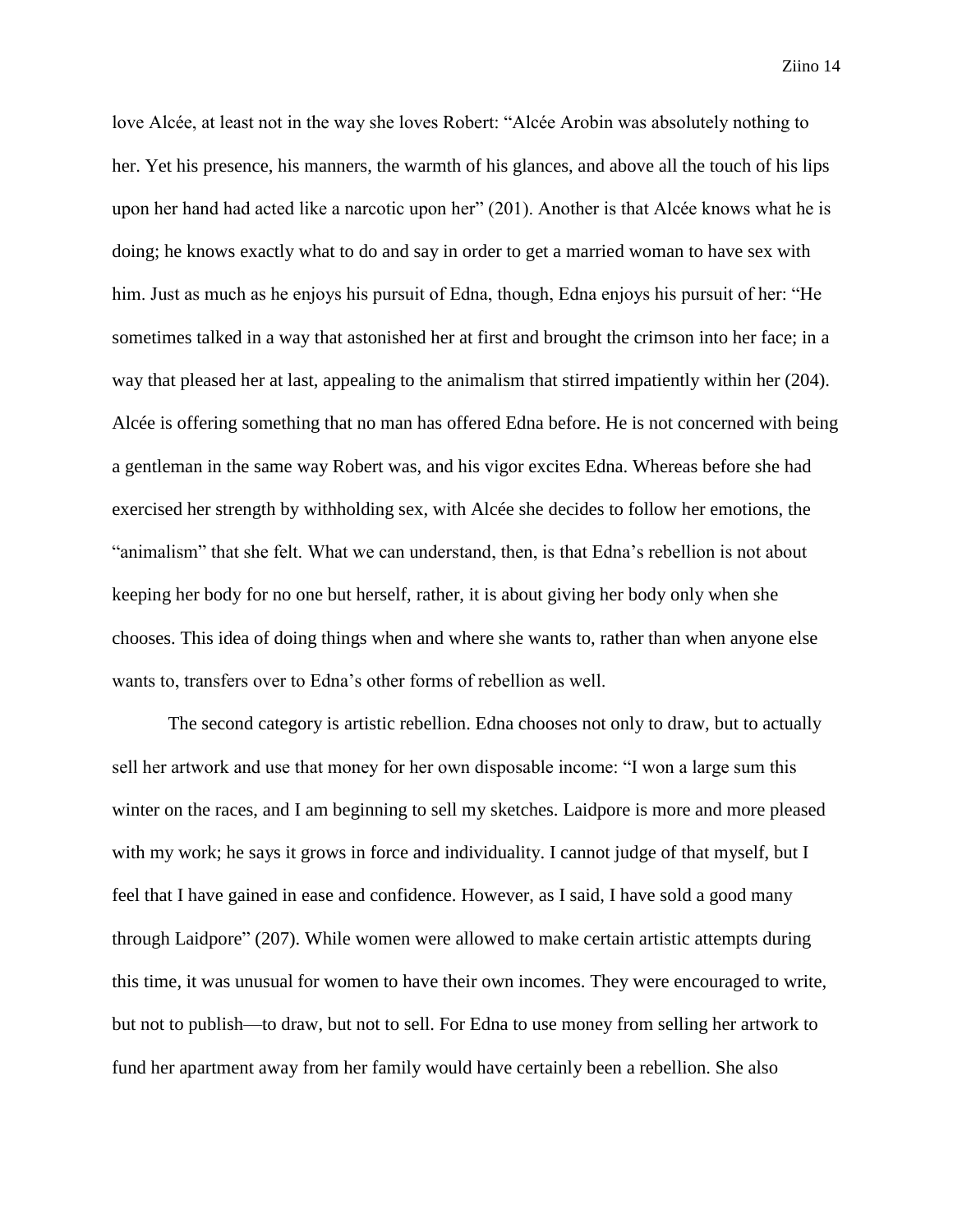nurtures her relationship with the strange Mademoiselle Reisz, who encourages Edna's behavior and teaches Edna to love and appreciate piano and music in general. Edna's relationship with music mirrors her relationship with the ocean, which she loves deeply but also fears for its ability to incapacitate her. She recognizes the ocean's strength when she learns to swim, and similarly, she recognizes the power of music when she hears Mademoiselle Reisz play piano: "[Edna] trembled, she was choking, and the tears blinded her" (68). Not only did her mind overflow with emotion, but her physical body was under a form of attack. In this way, while her friendship with Mademoiselle Reisz may not be rebellious by itself, her encounters with music act as a stimulant towards her personal awakening as a whole.

The final category is the rebellion against social norms. Edna chooses to defy the strict rules which Léonce has for having guests over, and instead decides to spend her time how she wants to. She also rebels against the idea of living in the family home which Léonce pays for, and instead uses the money from her artwork to rent an apartment. Edna's discussion with Mademoiselle Reisz about yearning for her own house reads almost like a confessional diary entry: "I have a little money of my own from my mother's estate, which my father sends me by driblets…I can live in the tiny house for little or nothing, with one servant. Old Celestine, who works occasionally for me, says she will come stay with me and do my work. I know I shall like it, like the feeling of freedom and independence" (207). Edna is unsure of herself in this passage, but she admits that what she knows is that her "confidence" (207) has grown. The third person omniscient narrator of the story explains the meaning of these social rebellions: "Every step which she took toward relieving herself from obligations added to her strength and expansion as an individual" (245). What made Edna strong was listening to her own wants and nurturing her own self, rather than following her "obligations." The importance of these three categories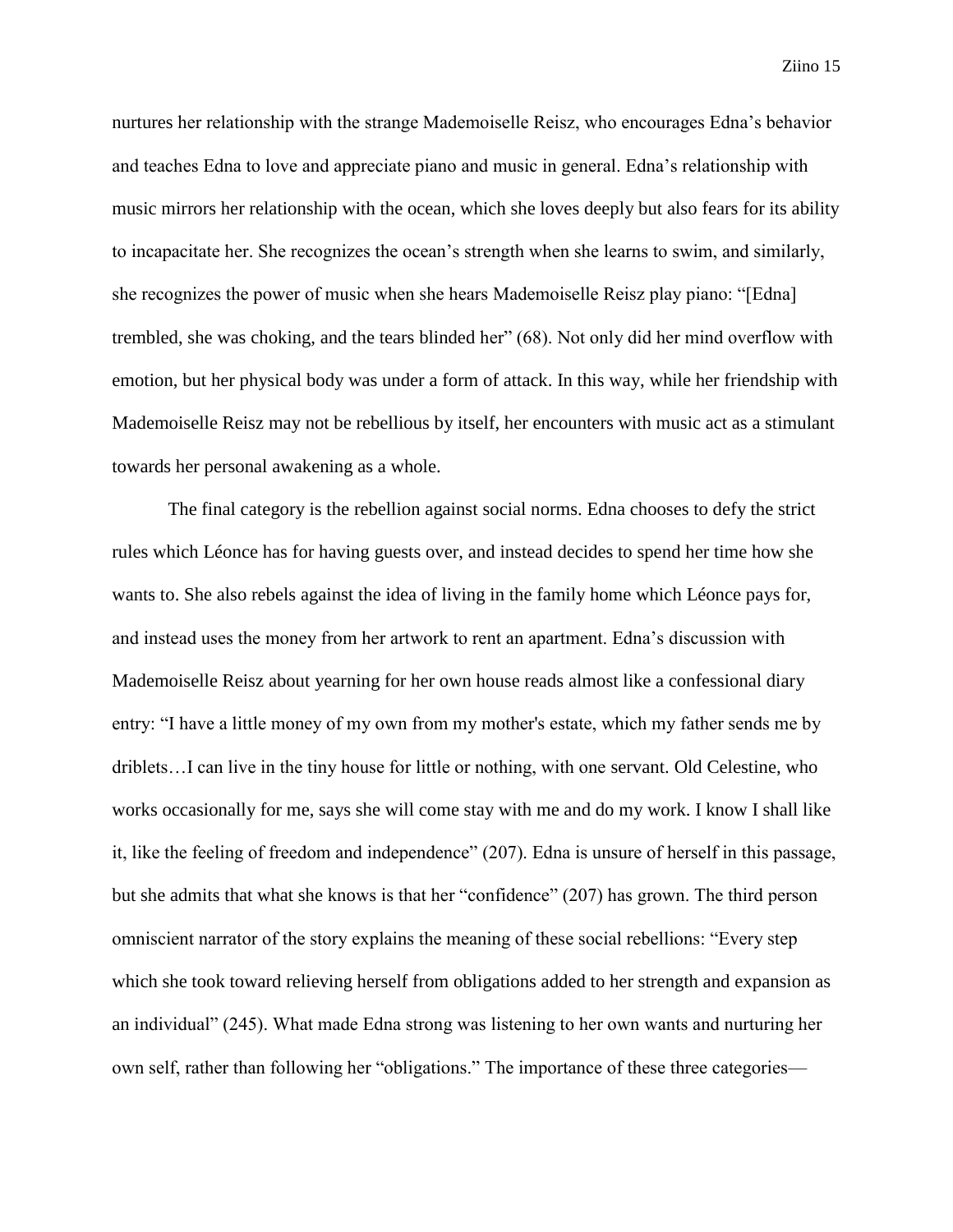sexual, artistic, and social rebellions—is that they are all freedoms which were made difficult for women to achieve. While they were not impossible for women to take part in, they often resulted in scandal, or at least some kind of societal downfall. Edna spent much of her life avoiding such scandals, but as a result of her awakening, she (for a short time) embraces the scandals she produces by defying societal norms and rebelling.

While Edna's rebellions may seem minor and inconsequential, or even childish at times, it is important to realize that even those small freedoms were significant, and many of them were only allowed her because of her wealth and financial stability, and her wealth is certainly considerable. Léonce owns a brokerage business (12), and she receives money from her mother's estate (245), both of which fund her lavish lifestyle. She spends the entire summer on vacation in Grand Isle, after which she returns home to her "large, double cottage" where "the softest carpets and rugs covered the floors; rich and tasteful draperies hung at doors and windows. There were paintings, selected with judgment and discrimination, upon the walls. The cut glass, the silver, the heavy damask which daily appeared upon the table were the envy of many women whose husbands were less generous than Mr. Pontellier" (127). She was able to afford the equivalent of a landscaper to keep her yard "scrupulously neat" (127), as well as a nanny to take care of her children, which gave her an incredible amount of freedom. Apart from this, she was able to afford an apartment of her own, and because of her husband's considerable wealth and social standing she was allowed to turn away guests and ignore parties which otherwise would have been unacceptable, as Léonce explains after hearing that Edna spent her "reception day" (129) out of the house: "Why, my dear, I should think, you'd understand by this time that people don't do such things; we've got to observe *les convenances* if we ever expect to get on and keep up with the procession. If you felt that you had to leave home this afternoon, you should have left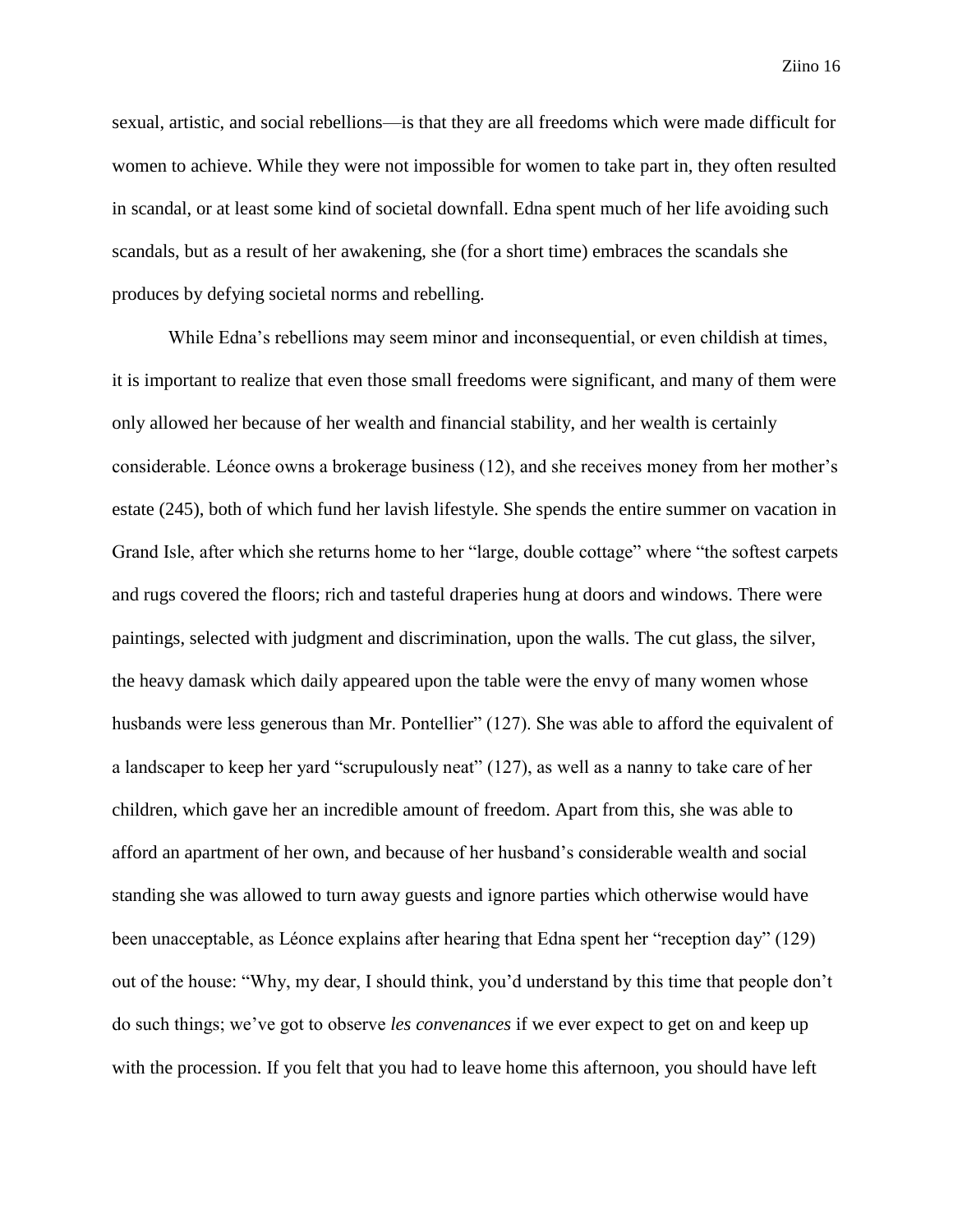some suitable explanation for your absence" (130). Léonce takes the chance to scold his wife, but only because he knows there is no real harm in what she has done. He simply wants to remind her that these rules exist, and she is supposed to follow them. She is allowed to break the rules that everyone else must follow, but at the very least she has to make an excuse to pretend that she is conscientious. In this way, Edna's pushing the limits of her oppression was not so dangerous or radical as it might have been, had her situation been different. Despite the ease of her situation, Edna's life still ends in suicide.

Edna's final rebellion, her suicide, has also been heavily debated by critics. Opinions vary from it being an accidental death, to suicide from sadness over losing Robert for a second time, to a revolt against nature. In "A Language Which Nobody Understood': Emancipatory Strategies in *The Awakening,*" Patricia S. Yaeger argues that Edna feels forced to commit suicide because of a lack of communication. Yaeger explains how despite all her relationships and effort, Edna still lacks the connection that she wants, and she has come to realize that this connection is impossible (415). Wolff sees it as "originating in a sense of inner emptiness, not some finite failure of love" (253). Although there is so much interpretation possible in Edna's suicide, what seems relevant is that even despite the privilege she had, Edna chose to commit suicide. Despite this privilege, essentially, Edna faced futility on all sides. Certainly, she could continue a life of small rebellions as long as she lived, or as long as she could before Léonce divorced her or her reputation was tarnished beyond reconciliation, but for a woman as invested in her self as Edna is, how would that fare as an option? Edna's final rebellion was just that: a rebellion. It was not a search for peace and it was certainly not an accident—no, Edna's final act was an act of strength. Moments before her death, the narrator explains of Edna, "She thought of Léonce and the children. They were a part of her life. But they need not have thought that they could possess her,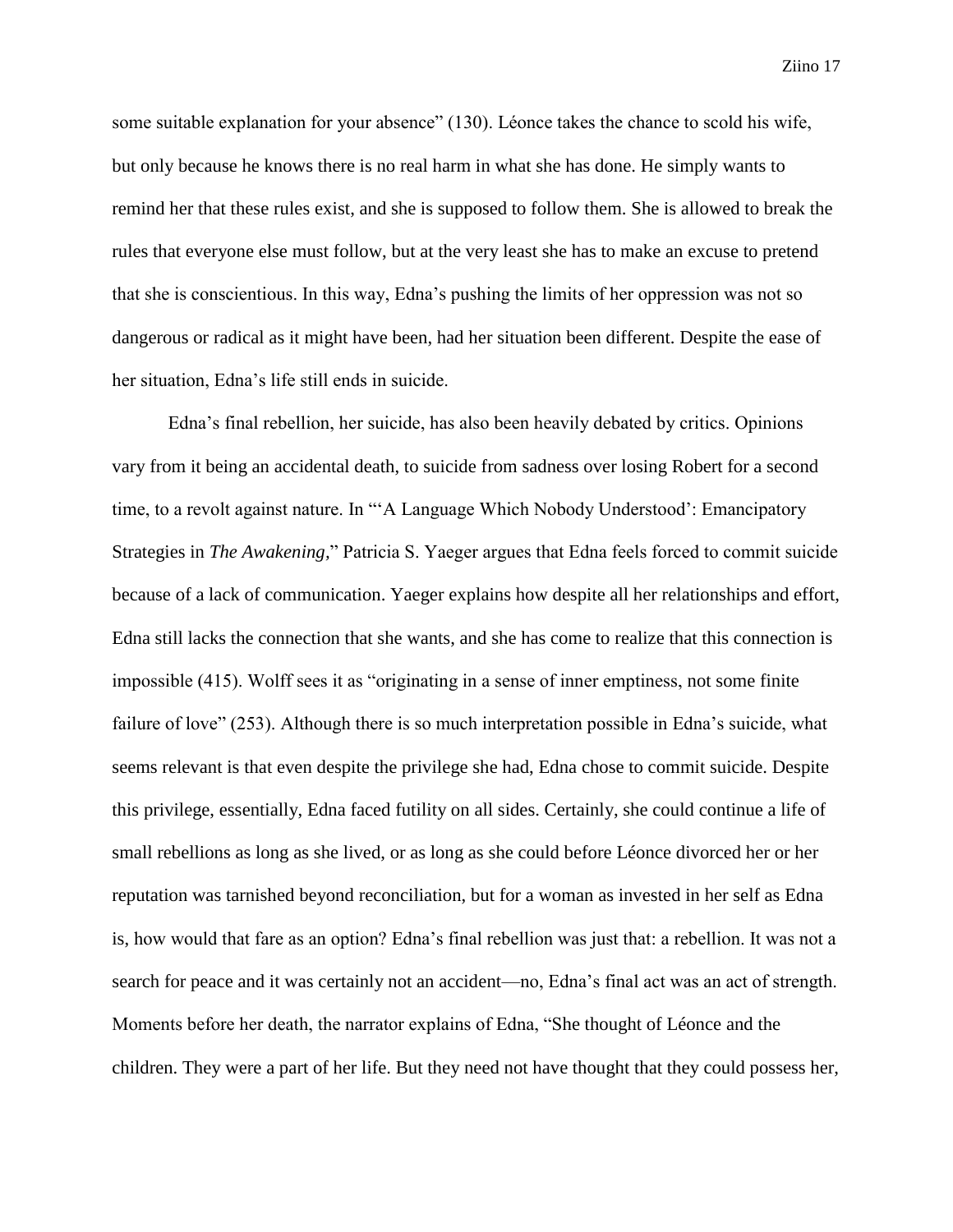body and soul" (303). Rather than fondly remember the joy they shared as a family, or upon thinking of them deciding that she wants to live, Edna is only further motivated to rebellion by her sense of oppression. Despite this, her suicide is not bitter or angry. She felt called to "the touch of the sea" with its "soft, close embrace" (301), almost as though the embrace of nature was the only one that would not try to possess her.

Understanding Kate Chopin's situation and background is critical to understand why she wrote *The Awakening*. Her life was influenced mainly by women; her family was extremely matriarchal. Her grandmother, her mother, and Chopin herself all chose to cherish their widowhood as a kind of freedom after their husbands died, rather than remarrying. Emily Toth, an authority on Kate Chopin's life, further explains this in her book, *Unveiling Kate Chopin*:

> Katie O'Flaherty's roost was ruled entirely by women. These strong women also had an unusual talent for outliving their husbands. At a time when women often died in childbirth, Kate's female ancestors enjoyed exceptional longevity. Her great-grandmother died at eighty-three, and her grandmother at eighty-eight. By middle age, or sometimes even before, they had left or lost or buried the fathers of their children, and then gotten on with their lives. They were a demographic oddity, and they raised a young girl with a notably independent and quirky vision. As a girl, Kate was surrounded by the voices of women—from her mammy to her mother and grandmother and great-grandmother, to the Sacred Heart nuns, to her best friend Kitty Garesche. (Toth 11)

As a great portion of her life was spent observing strong women, it is not surprising that the subject of much of Kate Chopin's writing is women. Edna, especially, is a woman who manages to well up the strength she finds within herself in order to preserve her self, the self which she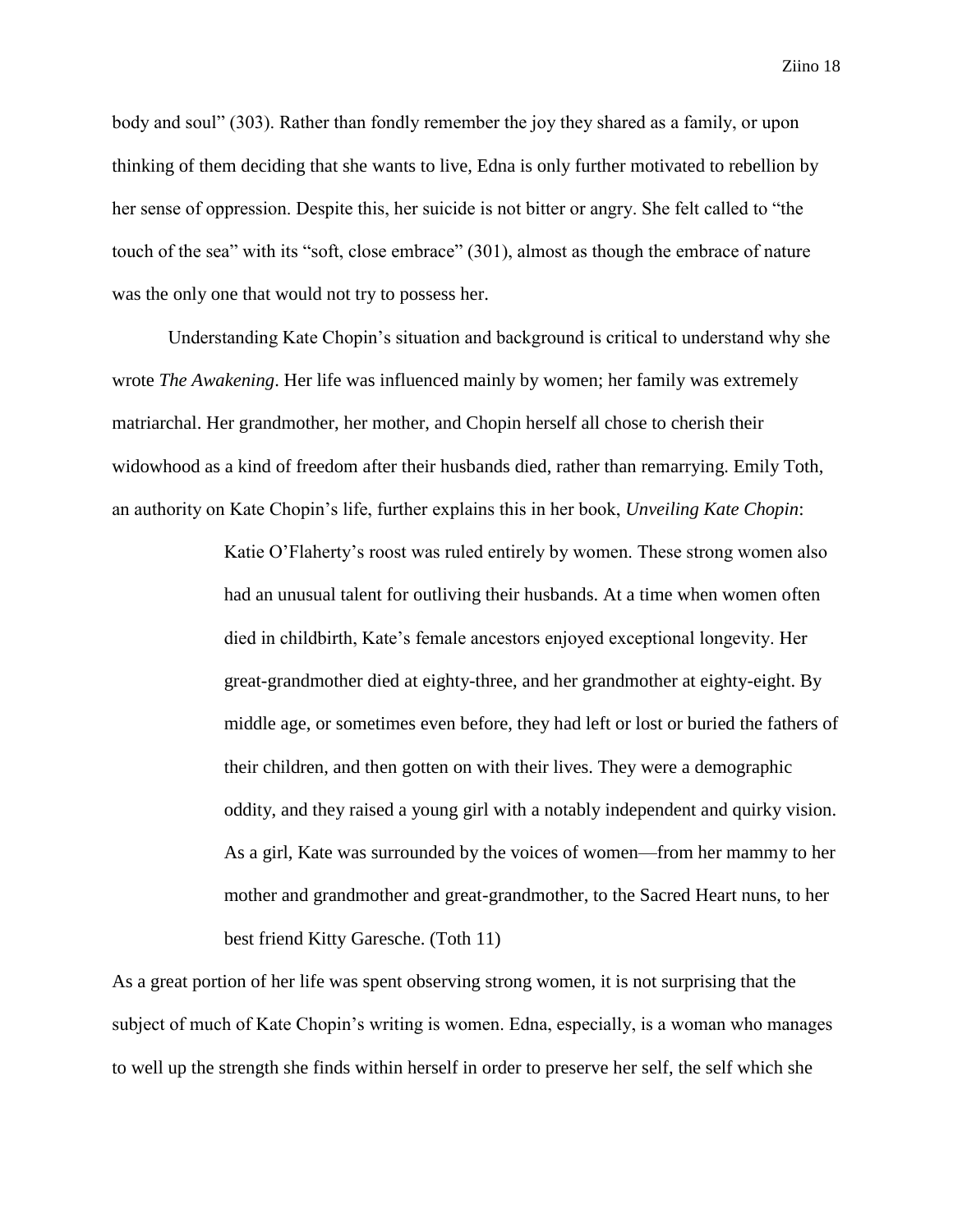feels she is losing through the rules which are forced upon her. Chopin was already widowed when she wrote Edna's story, as Chopin's husband died in 1882 (Toth, 91) and *The Awakening*  was not written until 1899. The futility which Edna feels deeply contrasts Chopin's own empowerment upon getting custody of her own children and taking over her husband's business after his death (Toth, 94), so why is Edna's story so sad? Chopin's purpose was to create the simple story of one woman, not a collective summation of the lives of all women. Perhaps Chopin, in recognizing her own strength, meant to show the effects of societal rules and emotional strife on a weaker woman, because weaker women than Kate Chopin certainly abound.

Throughout her life Kate Chopin also treasured time alone, which is reflected in her portrait of Edna. She enjoyed reading and writing, obviously, but she also cherished time for simple contemplation. After marrying her husband Oscar Chopin, she wrote in her personal diary, "How hard to realize that I am married, no longer a young lady with nothing to think of but myself and nothing to do" (qtd. in Toth, 54). This importance of having nothing to think of but oneself and having time of one's own is again strongly reflected in Edna, who "would give up the unessential…would give [her] money…would give [her] life for [her] children; but [she] wouldn't give [her]self" (Chopin 120). The longing to be self-centered exists in Edna as it undoubtedly existed in the woman who penned her. For the 21st-century reader, owning and dictating one's own time is something grievously overlooked and underappreciated. The narrator of the novel explains Edna's schedule briefly in a simple display of what her life was like: every Tuesday for six years (since her marriage to Léonce) she was allowed to do nothing but don a beautiful dress and wait in her living room for visitors (Chopin 128). When she decides to take a day for herself, Léonce reprimands her seemingly harmless behavior. Through imagining how it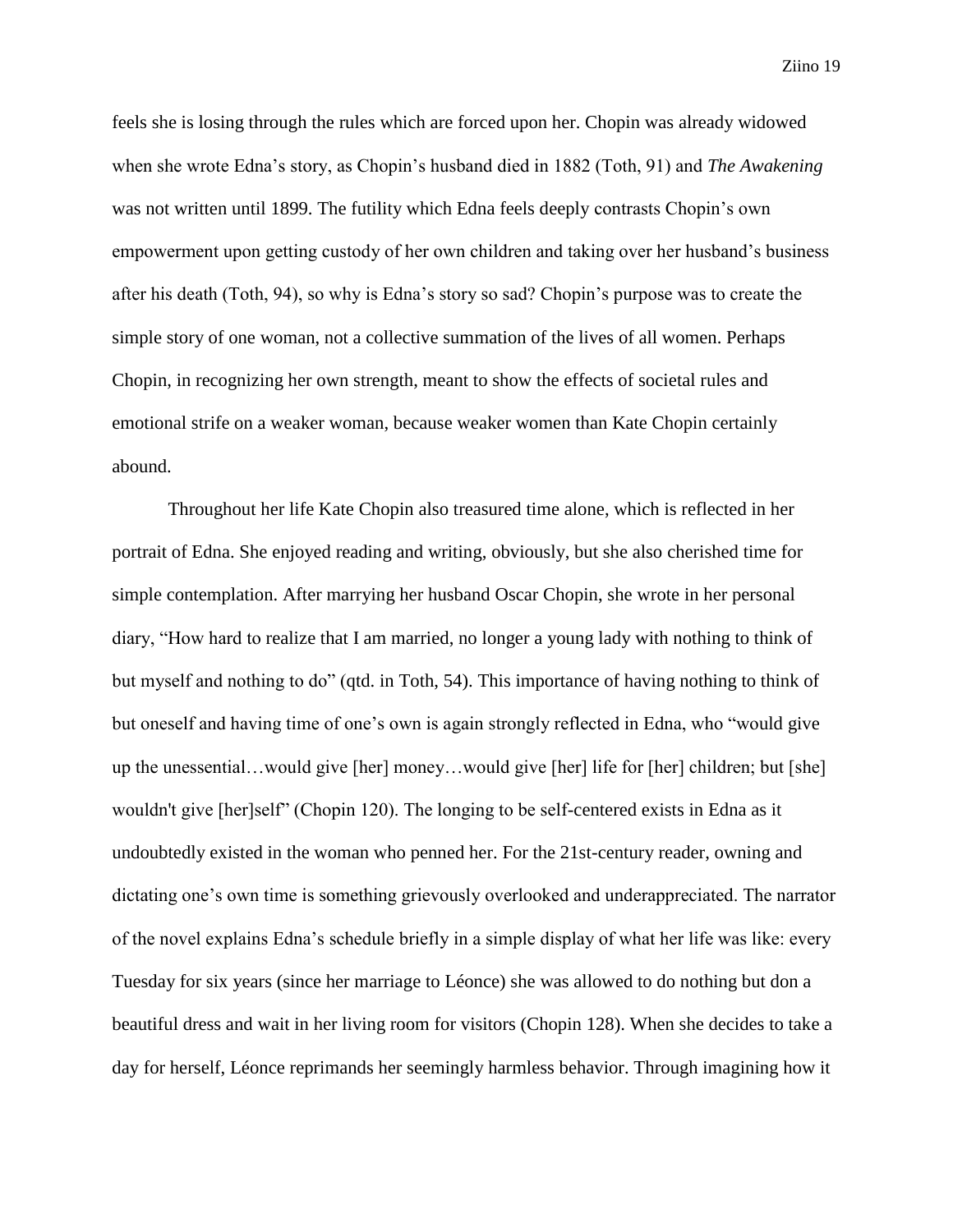must have been for Edna every day for six years, it becomes clear why Chopin included such small details as Edna's day-to-day schedule in *The Awakening,* and that is because she felt the same confinement in her own married life, despite her relatively happy and healthy marriage.

It is important to recognize that *The Awakening* is not the only piece of literature which Kate Chopin wrote about struggling with marriage. Another example is her short story "The Story of an Hour" (1894), wherein the female protagonist is ecstatic over her husband's reported death, and later drops dead when she discovers that he is, in fact, alive. By understanding Chopin's upbringing and the amount of empowered widows she knew, it is not so incredible that she would write a story about a woman who is overjoyed to learn that she is widow. What makes it more interesting is that Chopin is writing these stories about struggling wives from the perspective of a woman in a happy, safe, stable marriage. Both Chopin and Edna had husbands whom they cared for. In fact, both men were intensely in love with their wives. Neither man was cruel, vindictive, or abusive, but at the same time neither were they standing in picket lines for women's rights. In her examination of Chopin's life, Toth explains Chopin's marriage to Oscar in relation to society: "Wife beating was not uncommon in Cloutierville, and some villagers claimed it was a French custom, even a right, for men to beat their wives. But Kate Chopin…did not expect [domestic discord] in marriage, nor did Oscar, who had helped his mother escape" (99). Oscar Chopin was also famous for letting Kate get away with socially unacceptable behavior, such as "mimic[ing] disapproving priests and relatives and neighbors," and would even "laugh and egg her on" (94). What this shows is that even the women who had it the easiest still had it hard. A kind husband was a gift, but it was not enough to satisfy Edna, which in turn suggests that it was not enough to satisfy Chopin. While Edna is only one representation of women, many of the struggles she faces in *The Awakening* are symbolic for the struggles that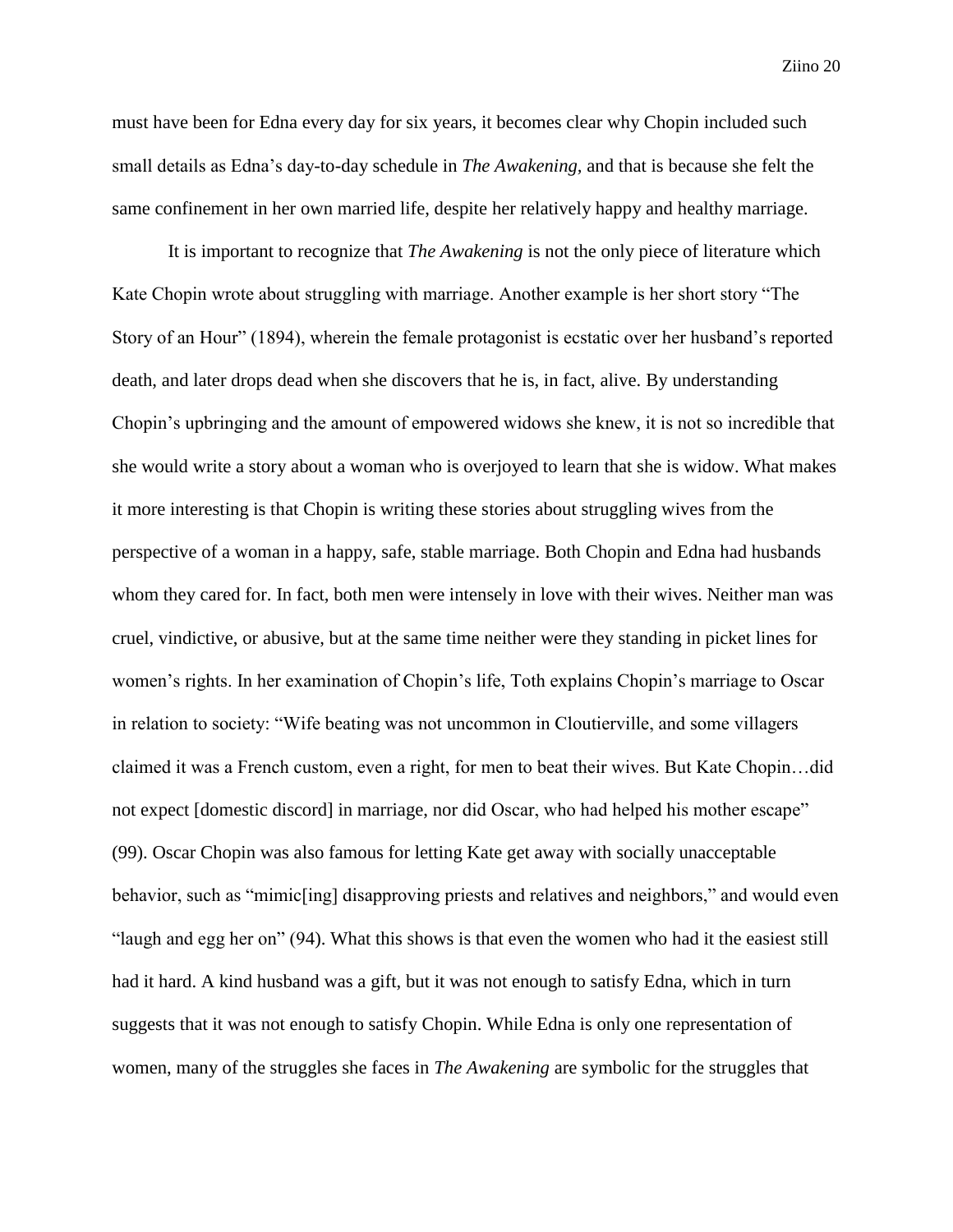nearly every woman in her situation—that of a middle-class woman—would have faced during the late  $19<sup>th</sup>$  and early  $20<sup>th</sup>$  century. In fact, the main struggles of Edna's life—marriage, motherhood, social rules—are many of the same problems which affect Lily Bart. Both women desire to avoid these constraints and to develop their sense of self, and when they find themselves unable to satisfy those desires they lose their will to live.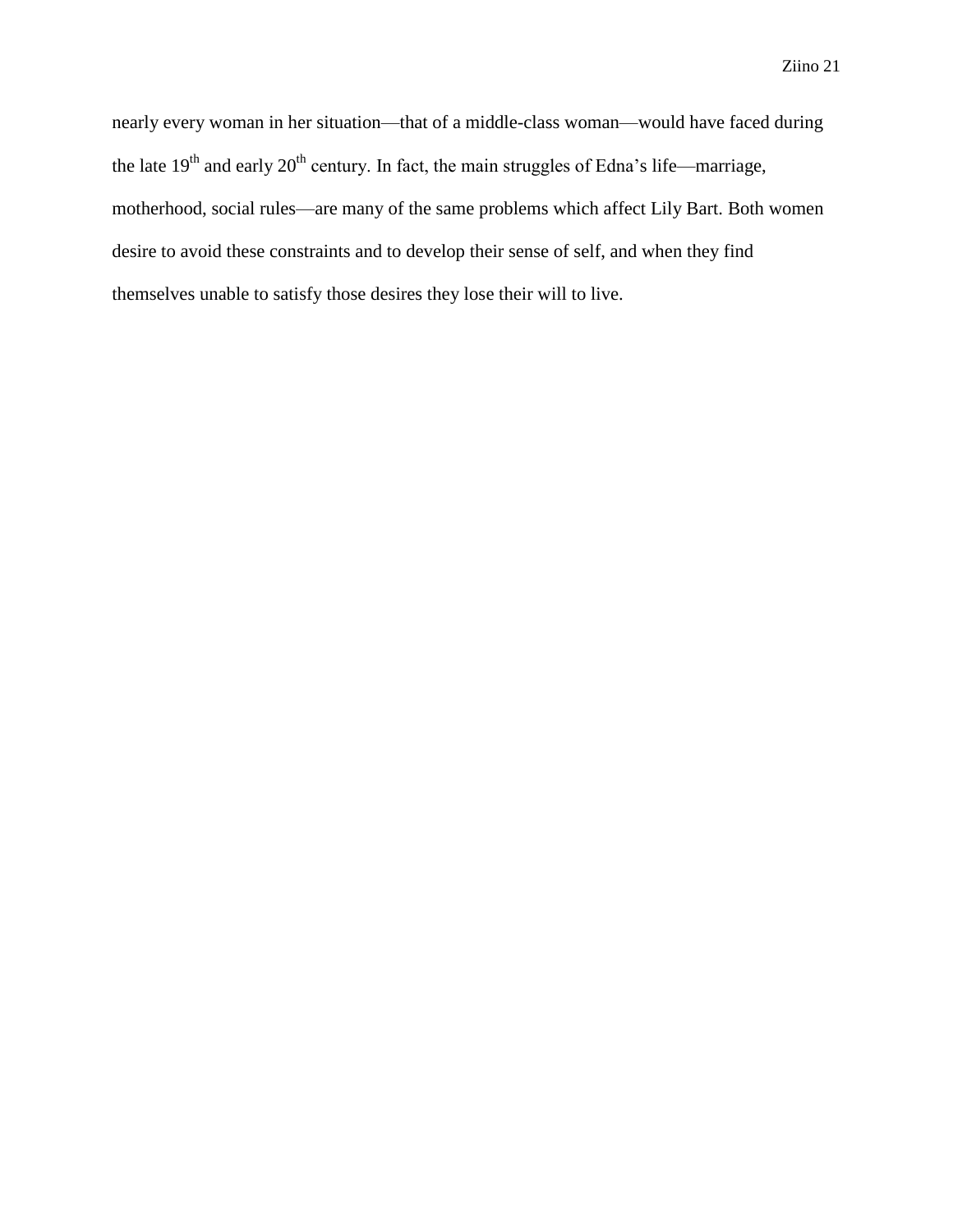## Chapter Two:

Avoiding Dinginess: Lily Bart's Desire for Dignity in Edith Wharton's *The House of Mirth*

Lily Bart in Edith Wharton's *The House of Mirth* is much like Edna Pontellier in Kate Chopin's *The Awakening,* because she struggles with many constraints that women faced in the early twentieth century and throughout history: those of marriage, autonomy, and money. Lily strives to find a husband who would satisfy her emotionally and intellectually as well as financially. Like many women of her time—new women—who were beginning to realize that they were made for more than solely domestic lives and "altruistic denial of their own ambition and a displacement of their wishes and abilities" (Smith-Rosenberg 213), Lily longs for autonomy; she wants to establish herself as an individual apart from those around her. What occupies most of her time, though, is money; Lily is constantly preoccupied with monetary problems because she simply does not have enough funds from her aunt's allowance to keep up with the spending of her wealthy friends. Many critics acknowledge the importance of money in Lily's life, with Patrick Mullen discussing the effect of capitalism and materialism in Lily's society and Frances L. Restuccia addressing Lily's desire for the newest fashions and aesthetically beautiful objects. Beyond monetary issues, Lily also has problems which are unique to her, such as her exquisite beauty, which many would not consider a problem per se, but nonetheless Lily's life is complicated by it and the attention it brings her. She longs to find someone whom she is compatible with, yet she purposefully uses her beauty and intelligence to manipulate those around her and so is never satisfied. She finds herself unable to solve any of her problems because of her overpowering need to retain her sense of honor and preserve what little bit of selfhood she constructs. Ultimately, her choice to leave her pride intact destroys her and leads her to take her own life, as the victim of an oppressively materialistic society. Through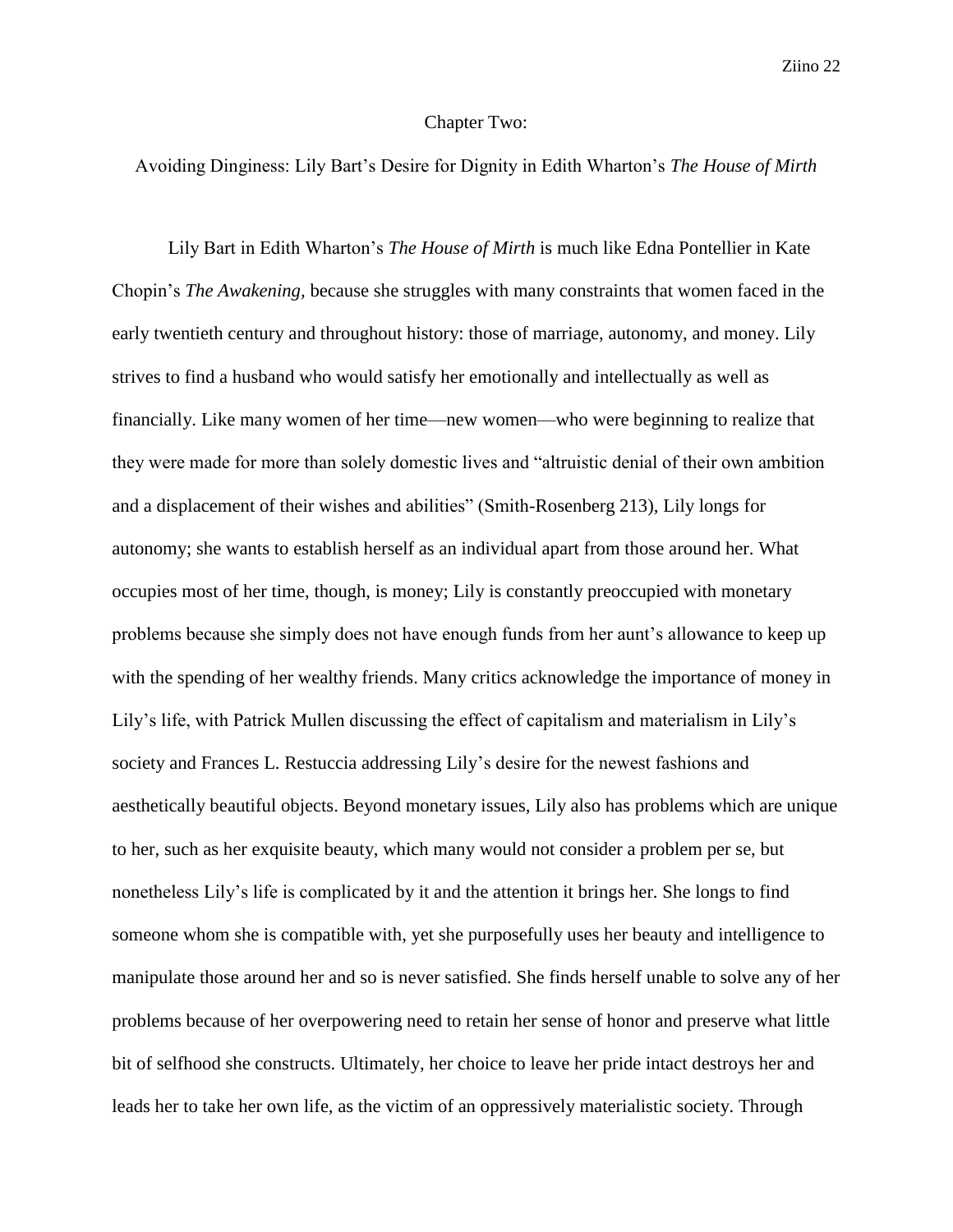Lily's unfortunate life, Wharton is creating the story of a woman who recognizes that in order to live a socially acceptable or financially successful life she must lose some part of herself—in this case her honor. By having Lily make the difficult choices she does to avoid losing her honor, and in the end losing her life, Wharton introduces her argument that losing one's self is a more grave end than death.

There is a great deal in common between Lily (*The House of Mirth,* 1905) and Edna (*The Awakening,* 1899), who are both women living in the late nineteenth/early twentieth century. Both women grapple with the constraints that most women were subjected to, and this fight wears them down over time. Although they both rebel against their oppression, the ways in which they rebel reveal the true difference between them: wealth. Edna, with her marriage to a wealthy and social-climbing husband, is free to rebel in ways Lily is unable to. Similarly, Lily is heavily chastised and socially exiled for even the small rebellions she chooses to make, while Edna faces little to no reaction to her much more extreme behavior—that of leaving her home and her family. What Lily's lack of wealth (compared to Edna's wealth) shows about her is how strong is her need to preserve her honor and sense of individuality. Edna's behavior could be considered less dangerous than Lily's because Edna always had the cushion of her marriage and her husband's money, but the fact that Lily too desires to preserve her sense of self establishes a pattern of women who believe their inherent rights to selfhood transcend their level of wealth.

Lily's main concern throughout her story is finding a husband. She holds on to the idea that this would solve most of her problems, or at least her financial problems. Lily can even be viewed as an earlier version of Edna, before Edna's marriage to Léonce. Edna's marriage gives her a certain amount of freedom because she is financially stable and her husband's place in society makes Edna's strange behavior more acceptable. Unlike Edna, it is made clear that Lily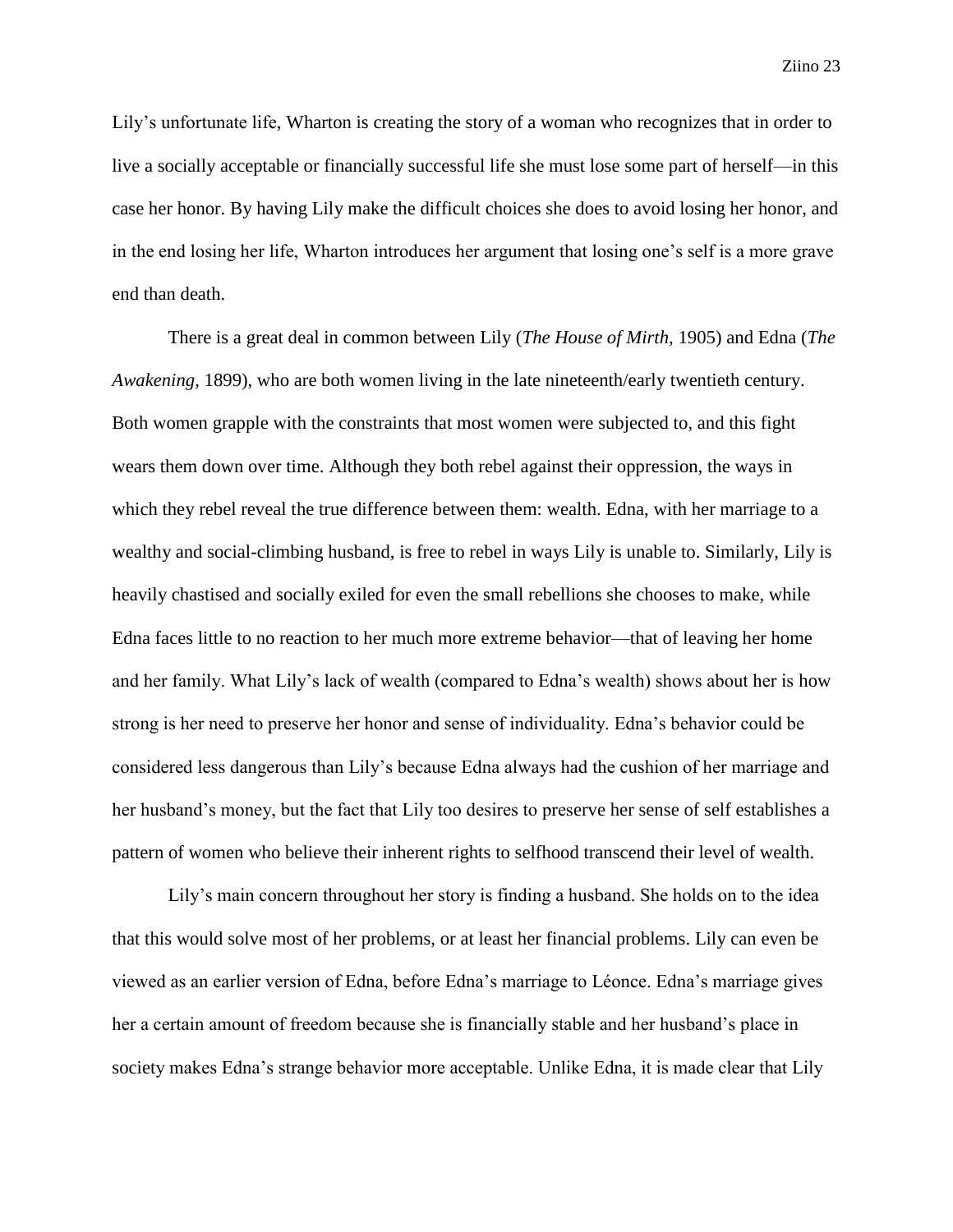has turned down multiple proposals from suitable men: "She might have married more than once—the conventional rich marriage which she had been taught to consider the sole end of existence—but when the opportunity came she had always shrunk from it" (156). In shrinking from marriages, Lily shows us her internal thoughts, that is, that her ultimate goal is different from what she had been "taught" to strive for. She wants more than a "conventional rich marriage," and so she is consistently unable to accept marriage proposals which she works so hard to procure. As Mrs. Fisher puts it: "That's Lily all over, you know: she works like a slave preparing the ground and sowing her seed; but the day she ought to be reaping the harvest she over-sleeps herself or goes off on a picnic" (309). Lily's behavior regarding finding a marriage partner follows a pattern: she works hard using her beauty to attract a man, and once she has the attention of one, she manipulates him into falling in love with her. Lily's problem lies not in attracting suitors, but rather, in accepting them. Each time she is proposed to, she sabotages herself in some way. For example, she runs away from two men who are attracted to and interested in her: Gus Trenor, the husband of Lily's friend who pursues an affair with Lily in exchange for giving her an allowance, which Lily refuses; and Simon Rosedale, who is a wealthy and up-and-coming Jew who is attempting to enter middle-class society, and who proposes to Lily but is also rejected by her. Wharton writes of Lily's response to these two men:

> She could not have remained in New York without repaying the money she owed to Trenor; to acquit herself of that odious debt she might even have faced a marriage with Rosedale; but the accident of placing the Atlantic between herself and her obligations made them dwindle out of sight. (196)

Here the narrator calls it an "accident," but Lily's choice to run away to the Riviera was deliberate. She could have chosen to marry Rosedale, pay off her debts and live the rest of her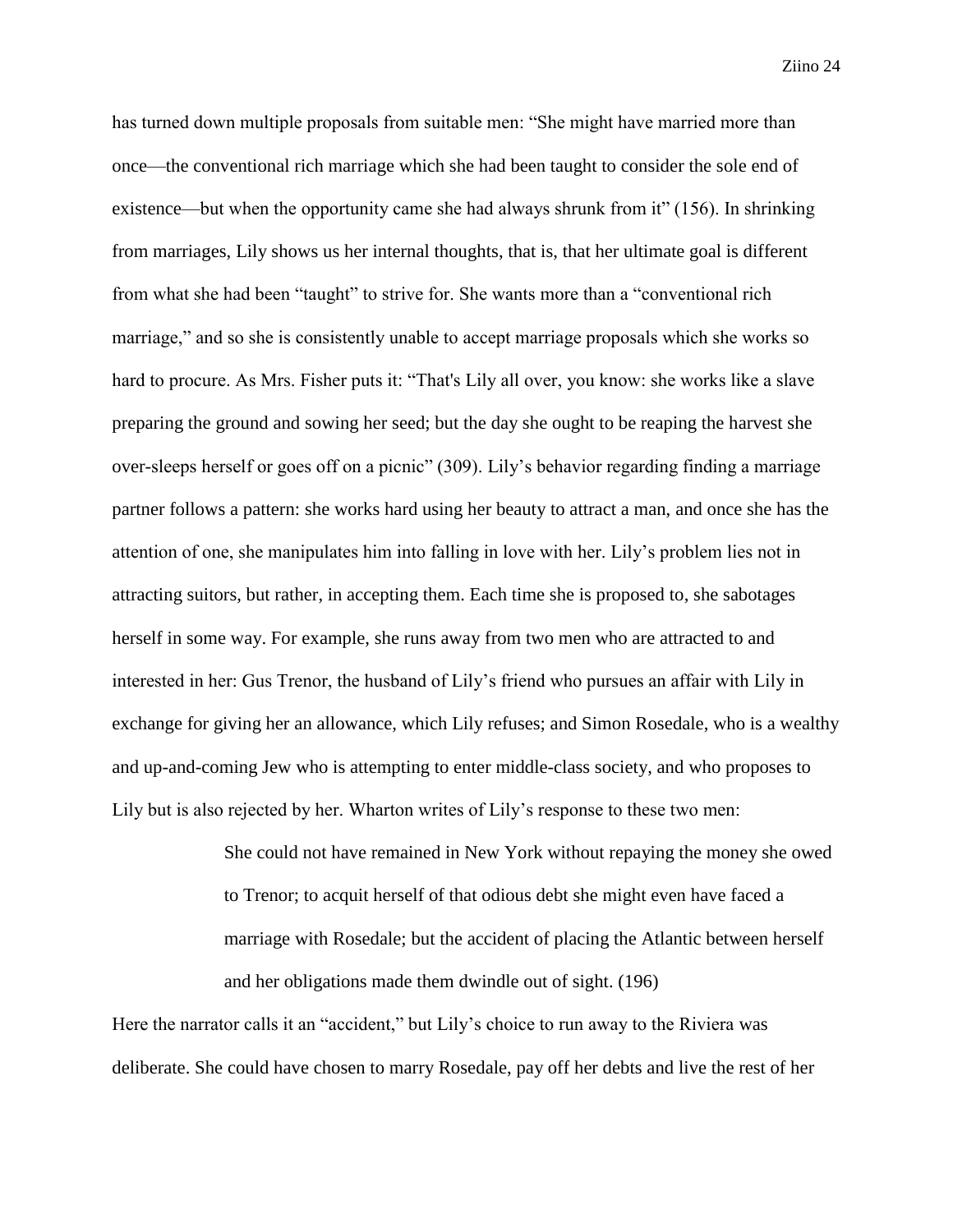life in ease, which is what she claims is her ultimate goal, yet in this situation she has chosen once again to "go off on a picnic" rather than "reaping the harvest" of her careful labors.

As the story progresses, the real issue becomes not which man will Lily choose, but rather why she is unable to accept a marriage proposal from anyone at all. Carolyn Karcher argues a similar point, citing that "Wharton's focus" is not on whether Lily will choose love with Selden or "wealth and social prestige" elsewhere, "but on what has made wealth and social prestige so vital to Lily and so impossible to obtain except through marriage" (Karcher 232). Though Lily is fully aware of her own desperation regarding money, which only grows worse as the story progresses, she consistently chooses to turn down each proposal, showing that somewhere in her mind, Lily realizes that she cannot marry a man whom she deems to be beneath her. I will argue that there are several reasons why Lily never accepts a marriage proposal: her investment in creating an identity for her self, her hatred of everything dingy, and her own power of manipulation by which she forces men to show themselves as weak for falling in love with her. Furthermore, I will examine her relationship with the men in the novel and how Lily behaves in those relationships, which clarifies why she refuses all of their proposals. As a result, I hope to prove that Lily chooses time and time again to put her pride before her practical needs, which leads to her tragic downfall.

There are several explanations for why Lily is unable to give herself over to a marriage partner, and one is that she intensely longs for a self. For all of her life Lily has defined herself by those around her—her friends, her suitors, even her family members—so she lacks any individual sense of identity which people naturally develop from being alone. The narrator explains that Lily "had never learned to live with her own thoughts" (197) and so she fears them. Lily fears being alone; she fears being forgotten, erased, or left behind. Even more potent than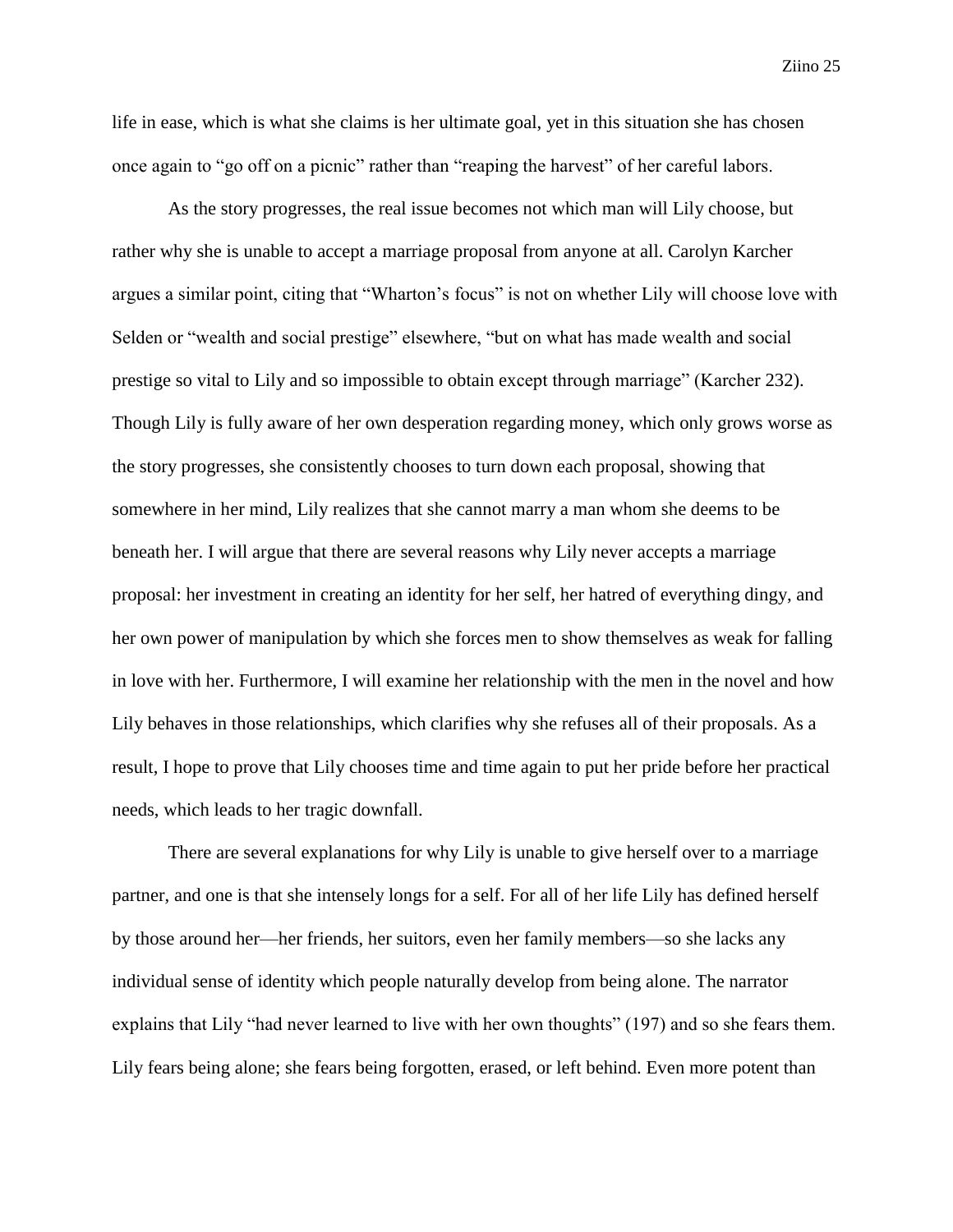this, though, is Lily's fear of never having a self apart from others. She is able to recognize her own weakness of relying heavily on others to abate her fear of being alone, but she simultaneously wants to develop her own individuality. The two are always tied together, which the narrator explains: "She was beginning to have fits of angry rebellion against fate, when she longed to drop out of the race and make an independent life for herself. But what manner of life would it be?" (39). There is a constant battle within Lily, which seems to stem from her oppression. She has been taught since her youth that she is nothing, that her self is worthless, and that her sole purpose is to marry a wealthy, successful man. But this conflicts with what little Lily has come to know about her true self: her overwhelming strength, uniqueness, and beauty. How, then, when she knows of her own untapped power, is she to accept a proposal from men she knows are not nearly as intelligent or strong as she knows herself to be? Although the previous quotation comes from early in the story, similar conflicting thoughts are conveyed by the narrator later: "She seemed a stranger to herself, or rather there were two selves in her, the one she had always known, and a new abhorrent being to which it found itself chained" (148). This "abhorrent being" is the self that was not powerful enough to save Lily from Trenor's attempts to blackmail her into having an affair with him. What is significant in this excerpt is that Lily "ha[s] always known" some part of herself which she has nurtured in order to survive. The new self Lily is referring to—the "abhorrent being"—was created as a result of weakness, futility, and hatred that she experienced during Trenor's violent outburst and attempt to force her into an affair with him. Lily's emotional turmoil reflects that she does, in fact, have an incredibly strong character within, who resents what other people and society as a whole try to turn her into. Although she may not fully know or understand it herself, it is an important reason why she is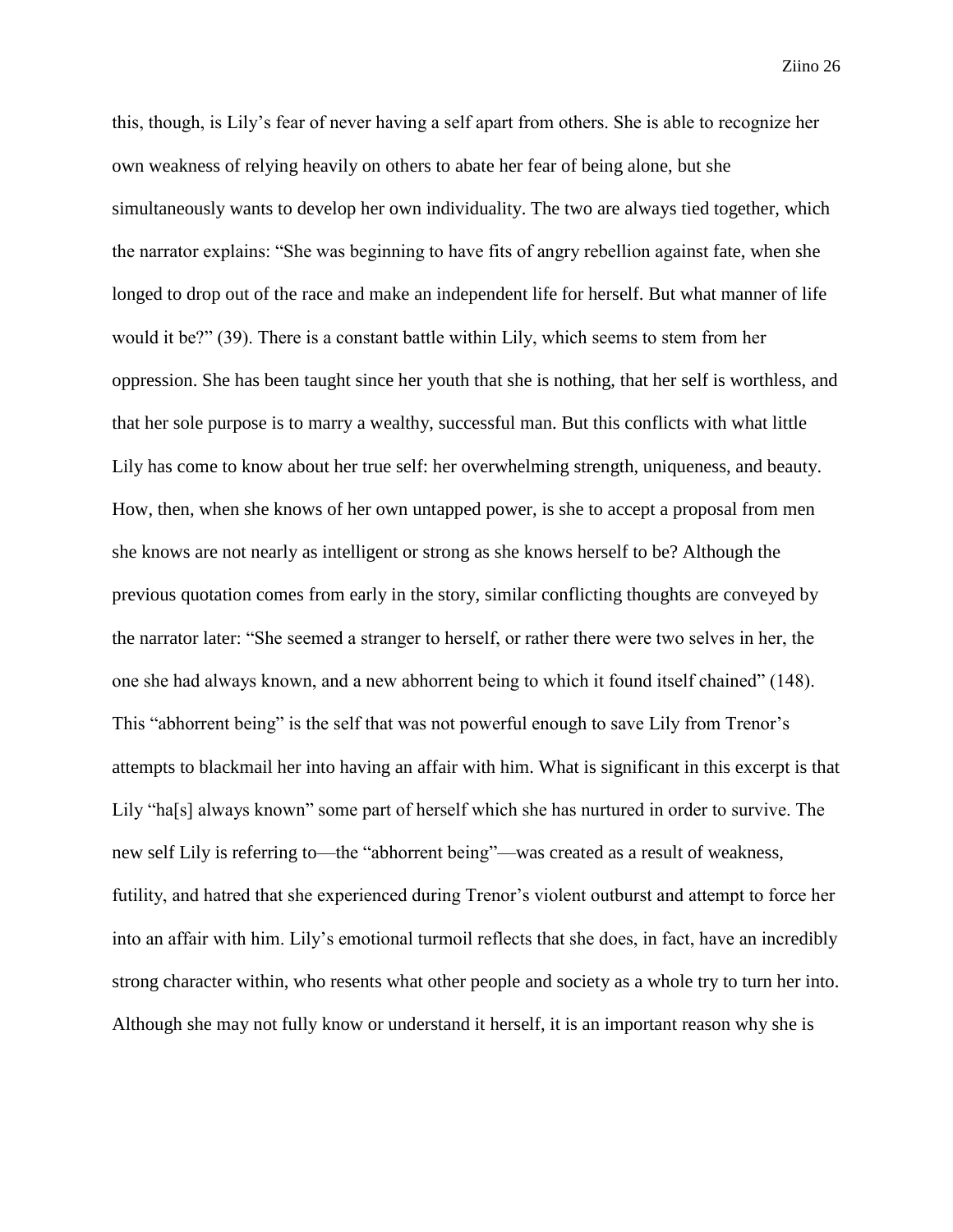unable to accept a proposal, be it a marriage proposal or the proposal of an affair which would financially benefit her.

Another reason why Lily remains unable to marry is her hatred of everything she considers "dingy" or beneath her. In Lily's mind, this dinginess she so despises applies to much more than just appearance, but also financial status, personal achievements, and general quality of life. She describes it as "a quality which assumes all manner of disguises" (37). As a result of this sweeping definition, she manages to find dinginess in many places, and cannot overlook it. Part of this hatred comes from her mother, who taught her to be the way she is, which is explained by the narrator: "She knew that she hated dinginess as much as her mother had hated it, and to her last breath she meant to fight against it, dragging herself up again and again above its flood till she gained the bright pinnacles of success which presented such a slippery surface to her clutch" (61). Lily does not simply long for a better or more aesthetically pleasing life, she hates dinginess with her entire being and is willing to sacrifice everything, down to "her last breath" to avoid a life of it. Another part of Lily's hatred for dinginess seems to come from within Lily herself, as she attempts to make herself better by putting others down and labelling them as more dingy than her. Lily's own life has a sort of dinginess to it, as she is completely reliant on her strict, elderly aunt for money, housing, and clothing, and she must live frugally. But by putting others below her, Lily remains able, in her own mind and by her own skewed standards, to avoid being dingy. By seeing the dinginess in her unconditionally loving, kind, and humble cousin Gerty, Lily can cement her belief that she is better off with the life and personal qualities she has rather than those her cousin has. Lily goes to visit Gerty and while climbing her "dull stairs destined to be mounted by dull people," Lily thinks not of Gerty's charity or goodness, but rather how Lily was "reminded too painfully of the limits to which her own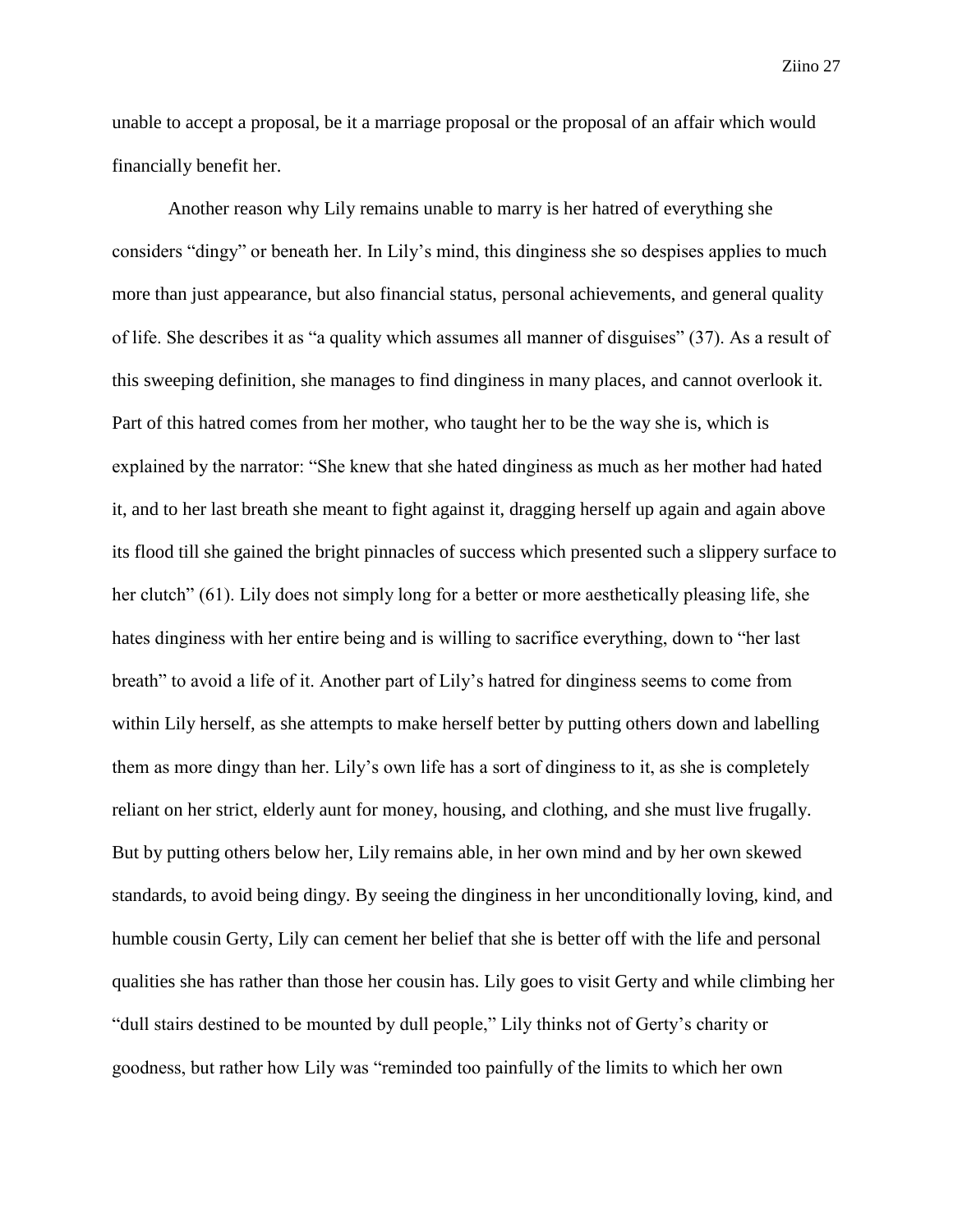existence was shrinking" (263) by the shabbiness of Gerty's apartment. In this way, Lily forms a habit of putting people into a category beneath her, and so is always unsatisfied with marriage proposals which she feels are unworthy of her value.

Lily's manipulation of others, which is a complicated and important part of who she is, is another explanation for why she turns down marriage proposals. In addition to the general oppression of women at this time, Lily is additionally hindered by the weakness of her independent self, which she longs to develop and strengthen. As a result of this, she has learned to exert her power through harnessing her beauty and manipulating the people around her, men and women alike. As Lily has come to recognize her outward beauty, she has simultaneously come to understand the power it gives her. She invests herself in manipulating people in order to further herself. Lily's ability to manipulate is indeed impressive; she manages to turn her skill into a near-perfected art form, even to the point where she can be "moved" by "her influence over [men]" (244). She invests her energy into manipulating men into loving her, but once she realizes how foolishly in love with her and how easily manipulated they are, she is disgusted with them and categorizes them as beneath her, and therefore cannot accept them. The narrator explains that Lily's reaction to Simon Rosedale, whose proposal she rejected, is to feel that "she would not have detested him so heartily had she not known that he dared to admire her" (241). Despite her own work in seducing him, Lily hates him because he cares for her. This behavior is mirrored in nearly all of the relationships Lily has, and because of this she remains unable to accept anyone as her equal.

By examining Lily's behavior in her relationships with the men around her, we are able to more fully understand her decisions to reject them. There are three principle relationships with men through which Lily demonstrates her resolution to keep her honor intact: Laurence Selden,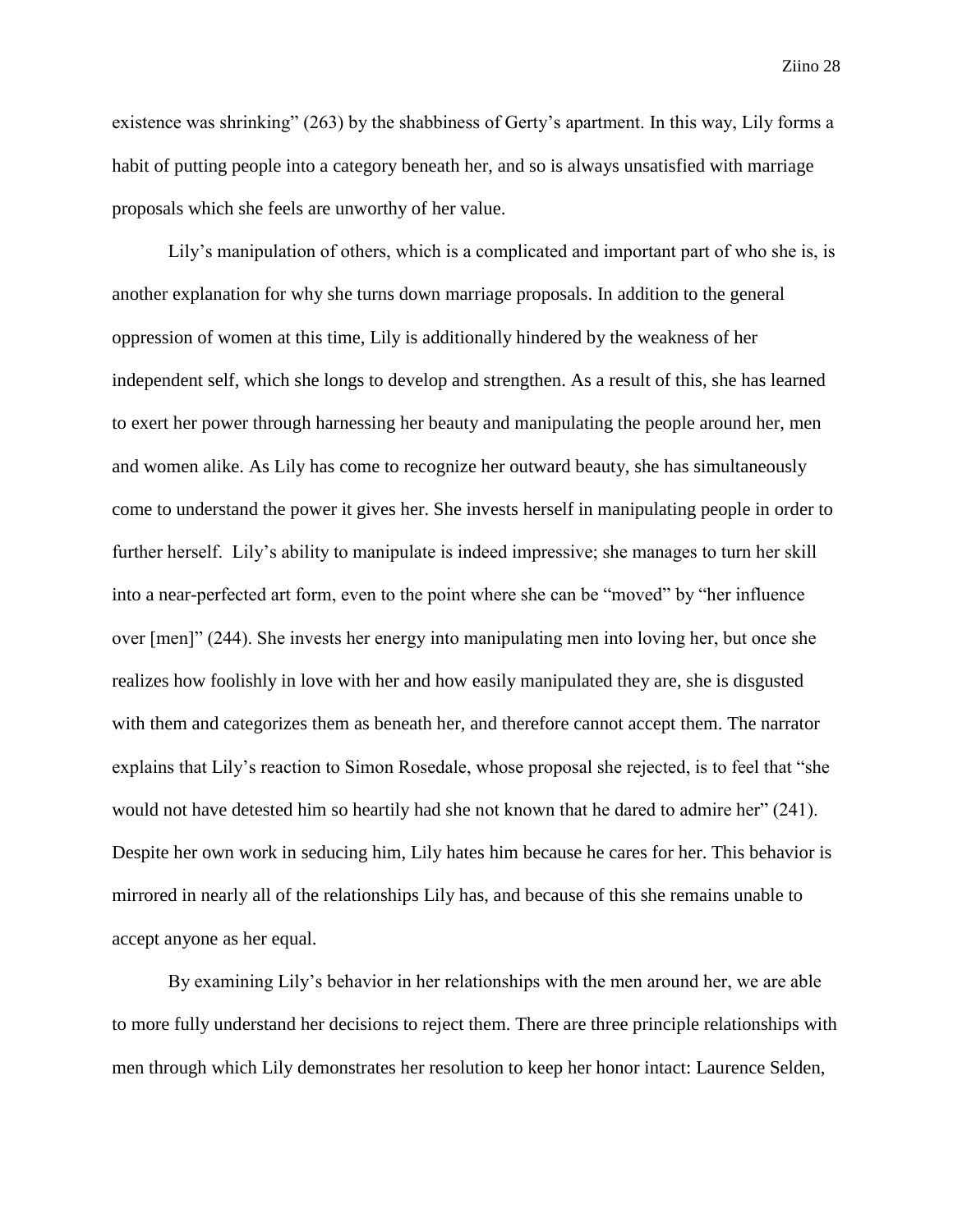Simon Rosedale, and Gus Trenor. Lily's relationship with Selden stands out because it fuels the traditional romance aspect of the novel, with the pair falling in love. Untraditionally, Lily initially rejects Selden as a suitor because he is not wealthy enough. Although he interests her and she enjoys his company, she chooses to pursue a life away from dinginess and so apart from Selden. In the first scene of the novel Lily goes to Selden's house where he proposes to her quite frankly, and she replies, "You know I am horribly poor—and very expensive. I must have a great deal of money" (10). This introduces what Lily says is her main concern—money—but it also sets Lily up to later prove that aspect of herself wrong. Lily chooses not to pursue Percy Gryce, a wealthy but boring man she had been preparing to manipulate into marriage, all because Selden offered her the idea that she was better than marrying for money. James W. Gargano further examines Lily's choice to forgo her efforts to manipulate Gryce, explaining: "Lily's worldly mistakes are disguised blessings: her final inability to marry Percy Gryce, after all her preparations have been seductively made, stems from an innate trust in something less musty than a moneyed imbecile" (140). Gargano further offers that Lily's "innate trust" is based on "a higher concept of self" (140), which is supported by Lily's later similar inability to marry. Despite the idea that her decision to let go of Gryce is a "blessing," Lily is still frustrated, and sometimes angry, about her feelings for Selden: "'Why do you do this to me?' she cried. 'Why do you make the things I have chosen seem hateful to me, if you have nothing to give me instead?'" (72). Despite her anger, she loves Selden because he understands the part of her—her self—that she knows deserves better than an unhappy marriage and an unhappy life. Later, but also because of Selden, Lily chooses to burn the letters revealing the affair between Selden and Bertha Dorset, which could return her to her previous social status but which would cause scandal for Selden. In both instances she is influenced by the idea of the person she wants to be,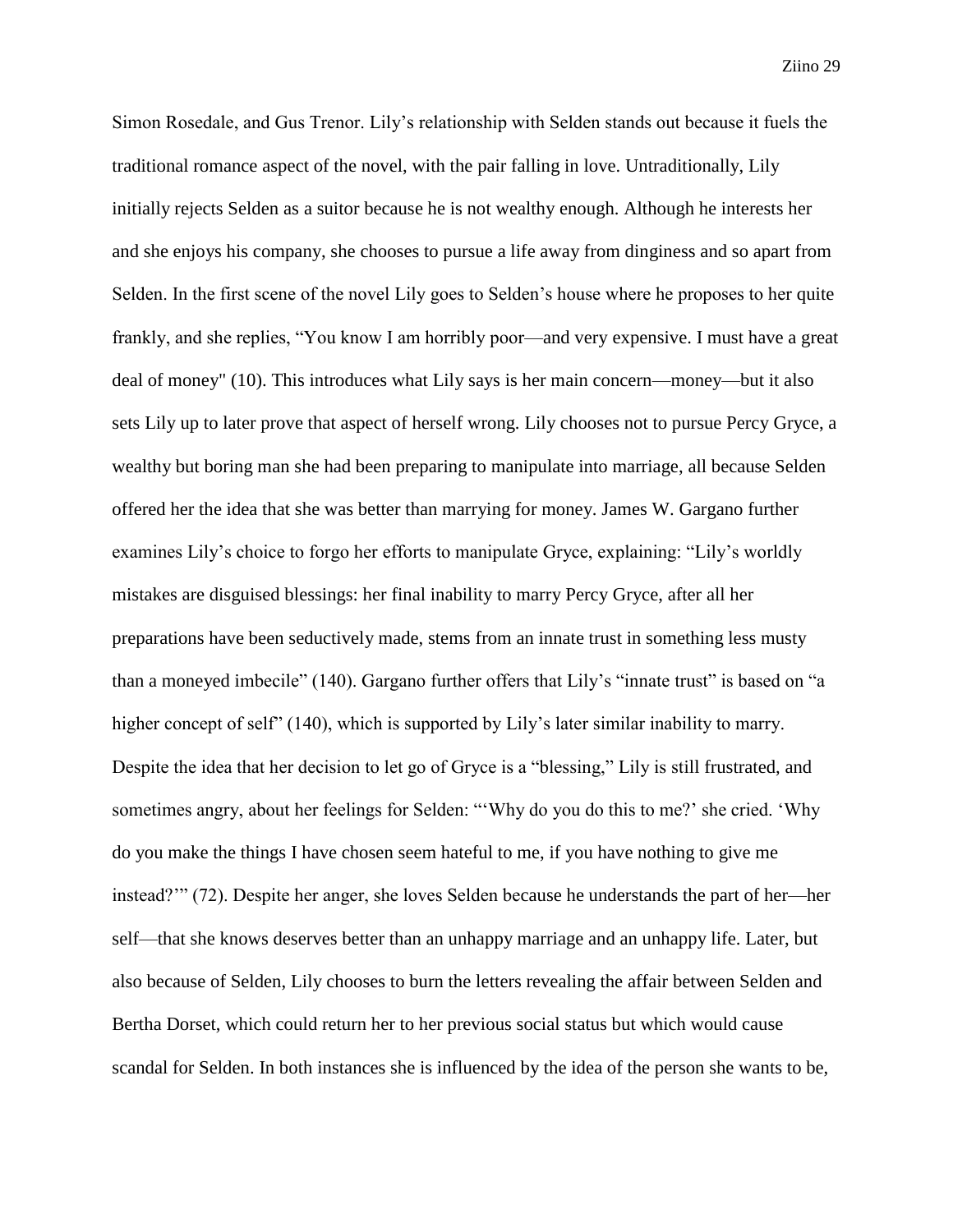a person of "moral strength" (262) and "self-respect" (262), and so chooses the options which will allow her to hold onto her honor and selfhood.

While Lily's relationship with Selden may come closest to genuine love, it is not without its problems. Beyond the immediate issue of Selden's lack of wealth, there is also the issue of his longing to possess her. Much like Edna's Robert, Selden is afraid of a rebellious Lily. He had fully decided that "he would take her beyond—beyond the ugliness, the pettiness, the attrition and corrosion of the soul—" (154) by marrying her, yet when he sees her later that evening departing from the married Gus Trenor's house in an unexplained and seemingly scandalous way, he immediately turns and walks away in a huff. Selden wanted Lily as he had created her in his head—as the beautiful, intelligent, charming woman who loved him and only him—so when he saw that she was not hopelessly devoted to him (as Gerty Farish is), he was afraid. In this image Selden creates of Lily, she becomes highly objectified, with Selden referring to her as a "wonderful spectacle" (66), and as "aesthetic amusement" (68). In treating Lily like a beautiful object he has failed her; in allowing himself to be manipulated by her beauty, when she offers him parts of her self (emotional intimacy) which she offers no other men, he has placed himself in the category of those who are beneath Lily, and therefore unmarriageable. Selden's imperfections are shown to the reader, but Lily does not realize fully how Selden has failed her in this way, which makes her dedication to him even more devastating.

Simon Rosedale's connection to Lily is not as romantic as Selden's is, yet Rosedale remains admirable in his genuine and consistent attempts to help Lily. Where Rosedale differs from Selden is the method by which he longs to save Lily. Selden wants Lily to forsake a wealthy marriage, while Rosedale wants her to embrace that choice. Rosedale understands Lily's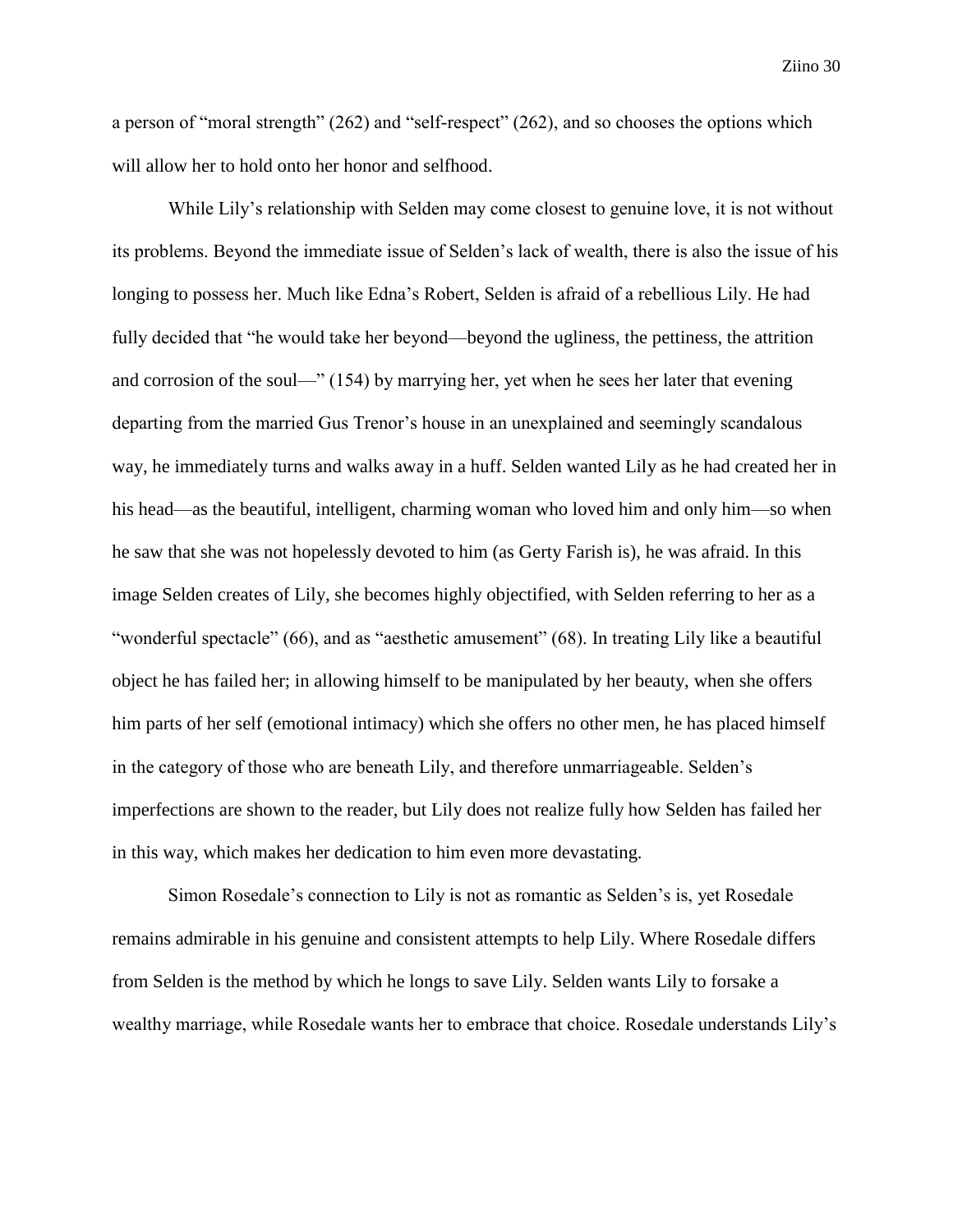situation, in that she needs to marry if she wants to live, and he offers her a proposition which would benefit both of them:

> You're not dead in love with me, I 've got sense enough left to see that. And I ain't talking to you as if you were—I presume I know the kind of talk that's expected under those circumstances. I'm confoundedly gone on you—that's about the size of it—and I'm just giving you a plain business statement of the consequences. You're not very fond of me—but you're fond of luxury, and style, and amusement, and of not having to worry about cash. You like to have a good time, and not to have to settle for it; and what I propose to do is to provide for the good time and the settling. (176)

While it may seem as though Rosedale wants Lily only for her beauty, his continued behavior towards her in his attempts to help her, and to get her to help herself by using Selden's letters to manipulate Bertha, show that his feelings go deeper than the surface. Lily's rejections of him are telling, because he is offering her everything she claimed to want, and he even offers it to her in a way which shows that he recognizes her intelligence, not just her beauty. She rejects his initial proposal, and she rejects the help he offers regarding Selden's letters, proving once again that her own dignity means more to her than anything else. When Rosedale tells Lily she could save herself from ruin by using Selden's letters, she immediately rejects him. Wharton explains her choice: "She had rejected Rosedale's offer without conscious effort; her whole being had risen against it; and she did not yet perceive that, by the mere act of listening to him, she had learned to live with ideas which would once have been intolerable to her" (262). Lily easily decides to develop her "moral strength" and "maintain her self-respect" (262) rather than profit from the letters which are essentially her last chance at a life away from dinginess. The fact that Lily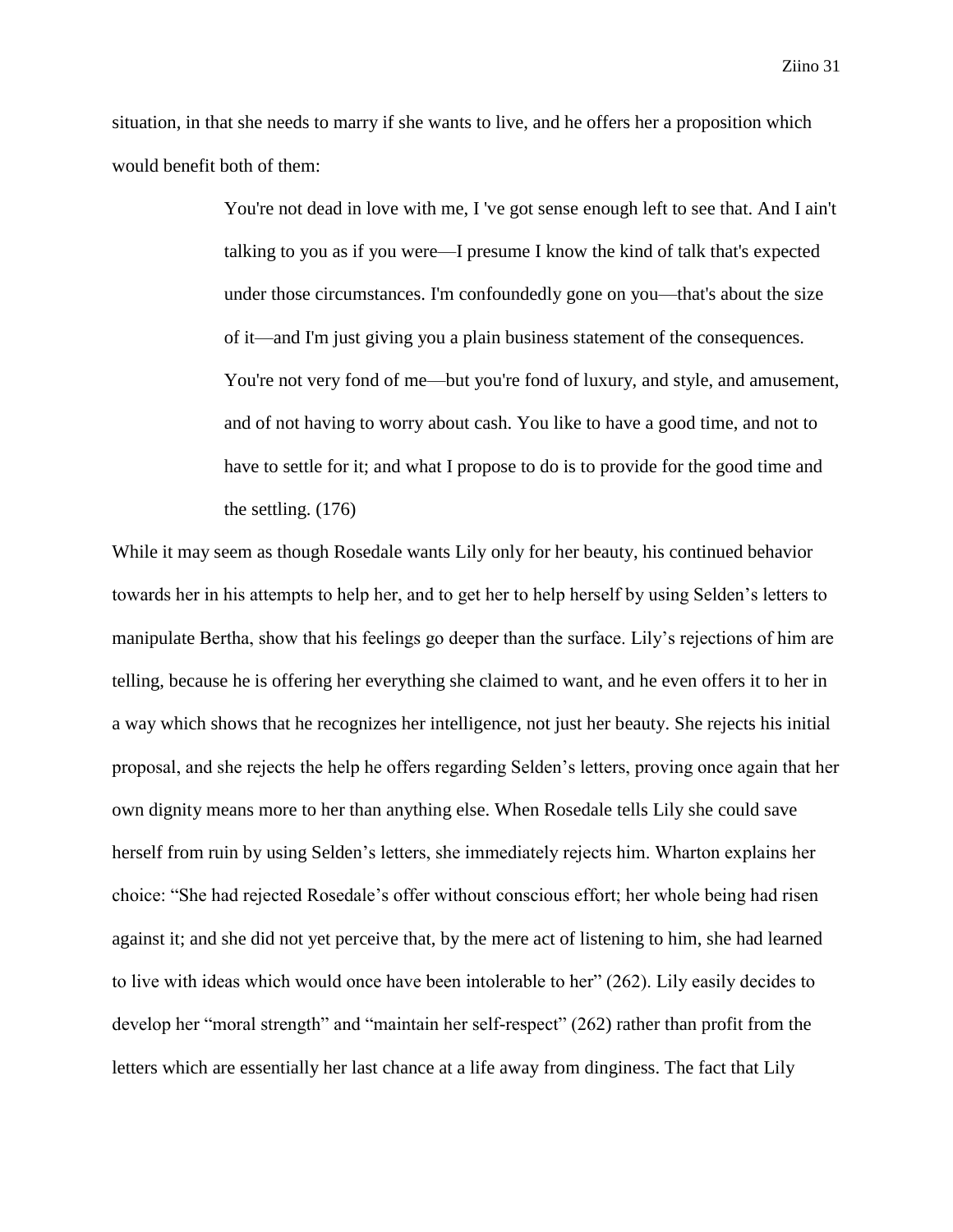would find losing her self-respect more "intolerable" than a dingy life—which had previously been so important to her—shows how truly crucial she considers her dignity.

Lily's relationship with Gus Trenor helps to show the reader Lily's inner understanding of herself. Trenor's acts clarify what Lily is willing, or unwilling, to lose to fulfill her needs. She needs money, but she is not willing to lose her dignity to get it. Trenor offers her money in exchange for her company—for what he calls "a seat at the table" (145)—and to coerce her into an affair with him. Although he offers her money and through it, security, she finds the offer unacceptable and abhorrent. Lily certainly is interested in money, and she felt no guilt when she believed that Trenor was helping her financially with investments, but once she realizes that he expects a relationship in exchange, Lily has no interest in the situation. What this proves is that Lily, once again, despite her need for money chooses to preserve her sense of honor by avoiding scandal and corruption. Interestingly, what disgusts Lily even more than Trenor's behavior is the weakness she feels during the situation; her "silent, frozen,…useless" (147) mind and body force her to accept her own vulnerability. Her powerlessness frightens her because it reminds her that despite the power she sometimes feels she has, in reality her identity as a woman restricts her to being possessed by men.

In her attempts to avoid becoming merely a possession, Lily comes to use what she believes to be her greatest strength: her beauty. Lily's understanding of her ability to control others as an art form resonates within her because she often sees herself and her beauty as a kind of work of art, which is exhibited through Mrs. Bry's *tableaux* wherein Lily literally becomes a piece of art. Lily fully embraces her beauty and gives a great deal of thought to herself as an art piece: "The impulse to show herself in a splendid setting...had yielded to the truer instinct of trusting to her unassisted beauty, and she had purposely chosen a picture without distracting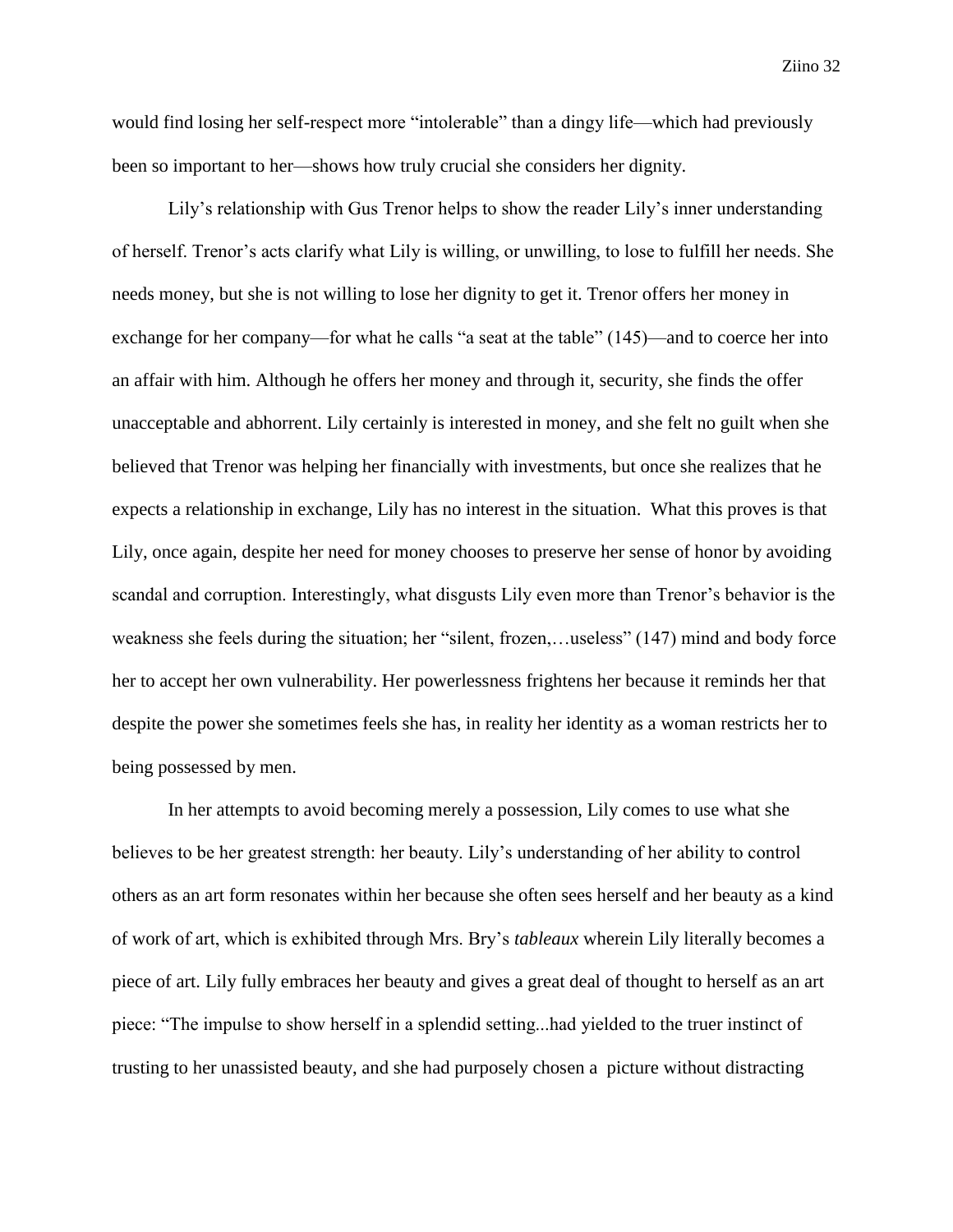accessories of dress or surroundings" (134). Lily disregards any ideas she has about having fun with this scene, i.e. "distracting accessories of dress or surroundings," and instead chooses the best way to present herself to awe the audience. This longing for beauty is another preoccupation of Lily's in more ways than one. She certainly longs for physical beauty, and fears the loss of her own, but her hatred of all things "dingy" seems to express more than just that. In her outward appearance, in her identity, in wealth, in her entire life, Lily wants beauty. She longs for wealth so that she can fill her life with beautiful things rather than dull ones. Frances L. Restuccia discusses this in her article "The Name of the Lily: Edith Wharton's Feminism(s)," where she argues that Wharton is trying to convey the danger that lies in the female obsession with beauty. Restuccia argues that "Wharton's novel conveys the feminist social message that women bred to be frilly decorations run the risks of various sorts of death" (224). The narrator of *The House of Mirth* gives evidence to support this point by saying, "since [Lily] had been brought up to be ornamental, she could hardly [be blamed] for failing to serve any practical purpose" (Wharton, 297). Gerty Farish is able to avoid a death such as Lily's because she has invoked in her life many of the ideologies of the New Woman: she lives alone, she offers her time to charity rather than frivolous parties or social events, and she is unconcerned with her physical appearance. Yet Lily cannot see Gerty as a model for her own life because of Lily's hatred of ugliness, so Lily strives to find some kind of balance. What Lily wants is precisely to serve some "practical purpose," which I think is the driving force behind her obsession to find beauty, and to herself contribute to that beauty. She wants to be beautiful, yet she also wants to have a "purpose," which she desires to accomplish through creating art. Although she cannot devote her life to a career because of her oppression, she can devote herself to being beautiful and creating beauty.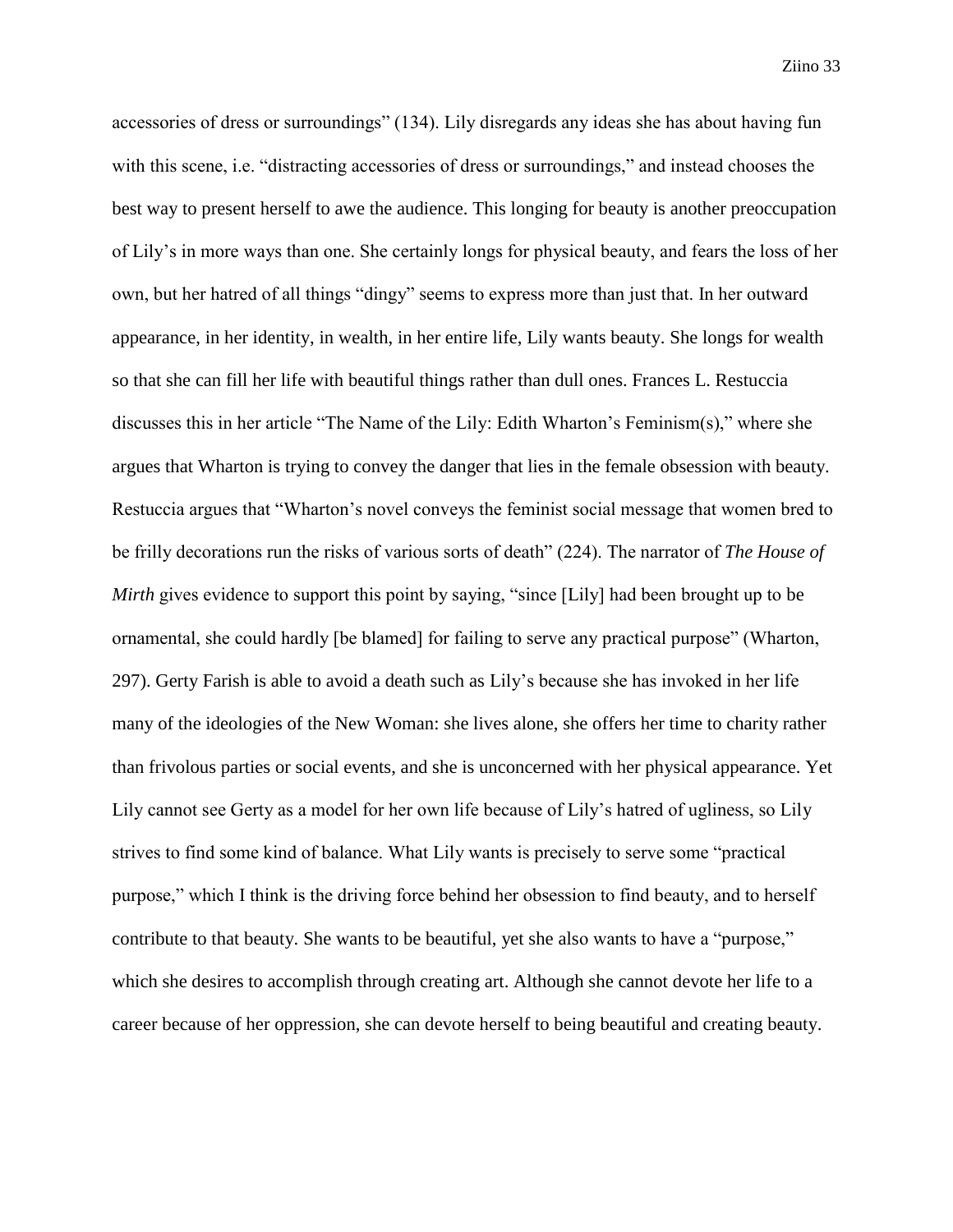What becomes dangerous about Lily's attempts to turn herself into an art piece (both literally and figuratively) is that when she does this, she turns herself into a commodity. Though she is fully aware of what she is doing, Lily believes that harnessing her beauty gives her power over those around her. While she is correct to a certain extent, what Lily is ultimately doing is condoning everything her oppressive patriarchal society wants: to make women nothing more than possessions. Patrick Mullen addresses this topic in his article "The Aesthetics of Self-Management: Intelligence, Capital, and *The House of Mirth*," where he argues that society's obsession with Lily's material value as an object drives her to her death: "The social pressure exerted on the female characters in the novel...can be read as part of the tragedy of the novel...the novel emphasizes this ultimately fatal social concern with Lily's material wealth as opposed to her inherent human dignity" (46). By embracing this idea of being objectified, Lily believes she is exerting power. She is not wrong--she is able to manipulate many people into caring for her but along the way she ignores that she might not be so beautiful or have such a high social status, and therefore be as powerful, forever. As the novel progresses, she falls victim to this fluctuating value of commodities and becomes worthless in the eyes of those who previously cherished her beauty and social success. Lily loses the possibility for a beautiful life, and so moves on to the idea of creating a beautiful death for herself through suicide.

The inclusion of Lily's suicide links her to *The Awakening*'s Edna Pontellier, and more similarities exist between the two. Both women are acutely aware of their oppression, with Edna struggling as a wife and mother, and with Lily looking for a marriage because it is essentially the only way to save herself. Wifehood and motherhood were both roles which were forced upon women during Edna and Lily's lifetimes, and so both women understand how that oppression feels. Despite their similarities, the lives of these women are different in many ways, and the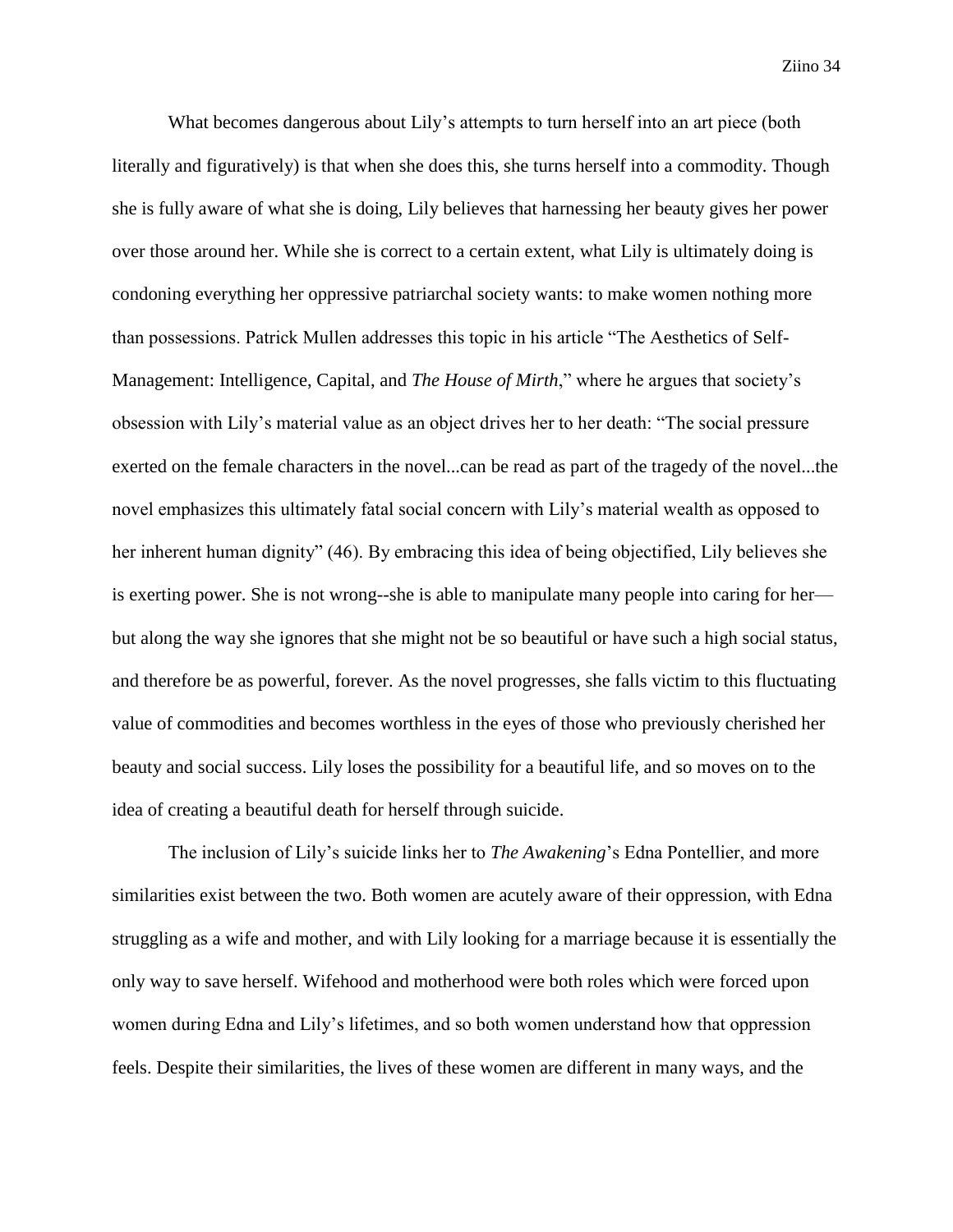results of their behavior deserve to be examined. Both women's rebellions are radical and offer them dangerous possible consequences, which they disregard. For instance, Edna moves out of her family home and gets an apartment of her own. Lily's greatest rebellion is telling her suitors no, which may seem trivial, but it is dangerous for a woman in her position because it ultimately ruins her. It is Lily who is more cruelly punished for the rebellions she makes, with complete ostracism as the result. When Bertha Dorset accuses Lily of having an affair with her husband in order to avoid revealing her own affair with Ned Silverton, Lily is cast out of her social group immediately. Despite efforts to get back in, Lily finds that her friends are no longer her friends when she meets them during lunch and comes to understand that they will no longer accept her: "[Mrs. Trenor]'s loudly affirmed pleasure at seeing Miss Bart took the form of a nebulous generalization, which included neither enquiries as to her future nor the expression of a definite wish to see her again. Lily, well-versed in the language of these omissions, knew that they were equally intelligible to the other members of the party" (229). Although she is actually innocent of Bertha's charges, Lily is still rejected because of her lower social standing—again a result of her lack of wealth or a husband.

These differences in punishment between Edna and Lily are unimportant, though, in the face of the choice that both women make to kill themselves. What their suicides mean is that women in many situations, wealthy or poverty-stricken, beautiful or average, married or unmarried, struggled so heavily with their oppression that they found suicide the only option. Lily's suicide by overdose is a passive act; she longs for the "sensuous pleasure" and "soft" approach of passiveness" that sleep brings her, but in a more permanent way (322). Even in her choice to kill herself, Lily wants beauty for herself, her life, and her death. Lily's suicide is also different from Edna's in that she references suicide before the end of the novel, which strongly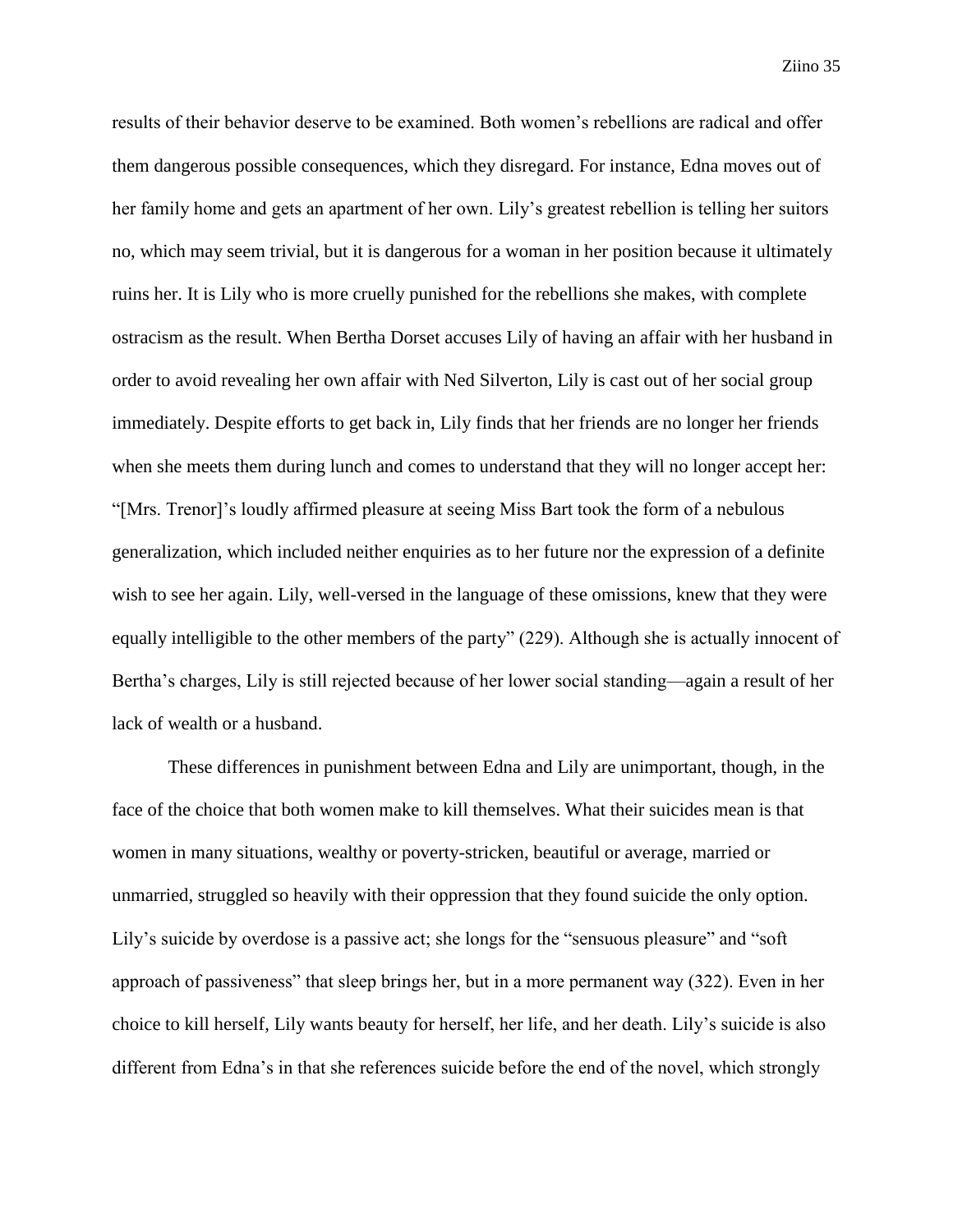implies that her final choice to overdose was not an accident. Critical opinions on the topic of Lily's suicide vary, with Frances Restuccia arguing that Lily's suicide was a sort of "rebellion against masterlines" of fate (Restuccia, 236) and with Patrick Mullen arguing that Lily's death, though a suicide, was forced upon her because of her inability to assimilate to a low-class lifestyle. Unlike Edna's questionable death, Lily's death is more agreed upon by critics as a deliberate overdose. What is clear is that after her social exile, Lily struggles immensely to find purpose in her life, because she can no longer identify her life as beautiful. This struggle makes her question the worth of it all and contemplate death: "The only hope of renewal lay in the little bottle at her bed-side; and how much longer that hope would last she dared not conjecture" (296). Before her final choice to kill herself, Lily had already been contemplating how much more of her dingy life she could take, as she has already clarified her thoughts about living poorly: "What was the use of living if one had to live like a pig?" (33). Even long before she was living in poverty, she seemed to realize the futility of her efforts to make a beautiful life for herself. When her aunt rejects her monetary needs, the narrator says that "the last door of escape was closed" and that "she felt herself shut in with her dishonor" (173). Only in understanding Lily's hatred and terror of being alone can we fully understand what it would mean for her to feel as though she would be alone with her dishonor forever. In order to avoid dishonor, Lily chooses to burn the letters which would incriminate Selden, which in turn finalizes her doom. Lily makes this choice because she wants to nurture the part of herself where she has housed the qualities she admires. It is an honorable deed because it not only saves Selden from shame, but it saves Lily from corruption. After burning the letters and paying off her debts, Lily has done all she can to preserve her honor, yet she has also realized that living a beautiful life is impossible for her, and so understands that her only hope is to die a beautiful death.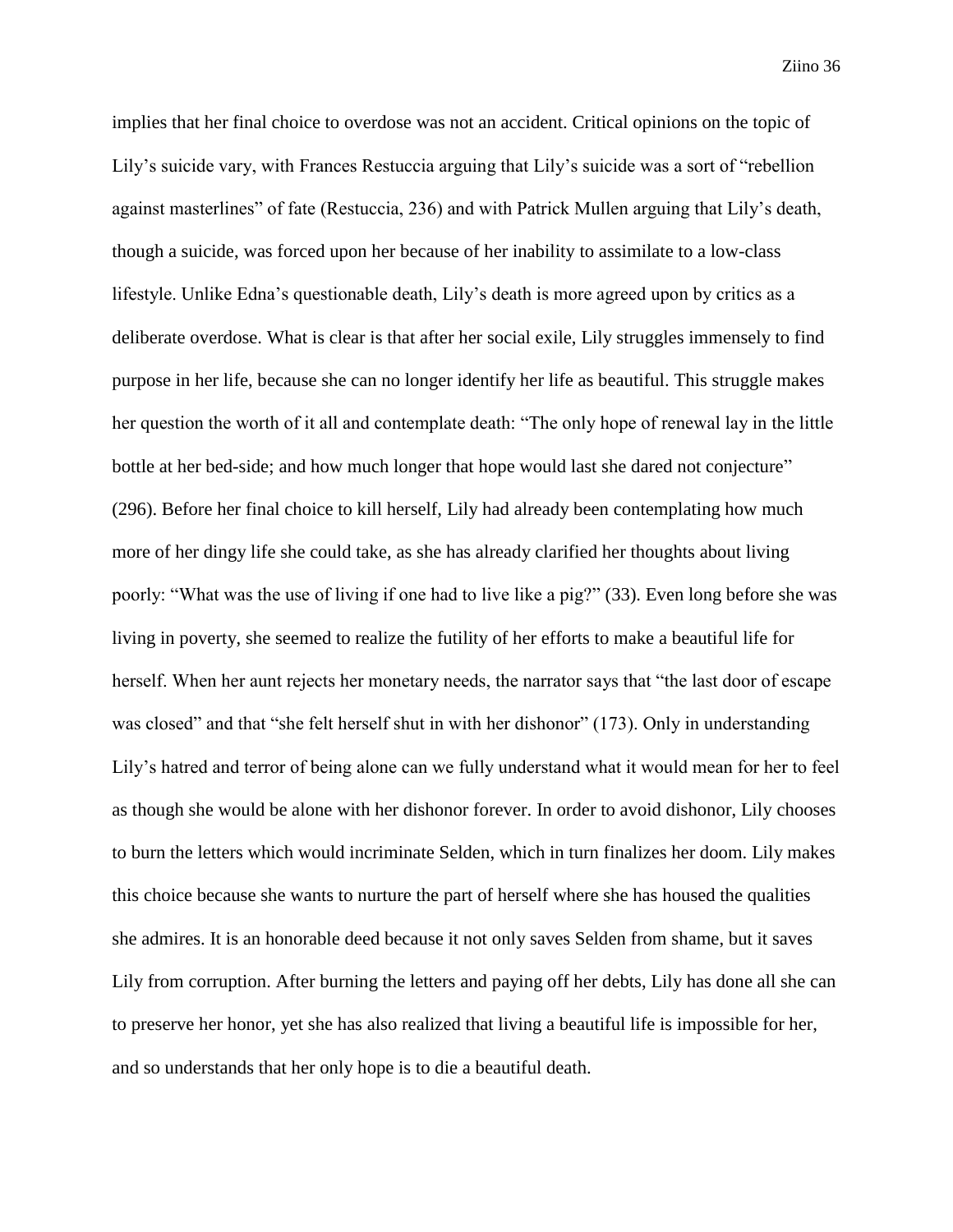The feeling of futility which Lily exhibits is not unlike what Edith Wharton herself felt in relation to many aspects of her life. Wharton, though very wealthy, was limited by her marriage to Teddy Wharton, who caused extensive scandal by his numerous affairs and the pair's ultimate divorce. Her own unhappy and unsuccessful marriage, one she calls a relationship filled with "bitterness," "meanness," and "vindictiveness" (*Letters*, 248), makes her critique of marriage in *House of Mirth* understandable; it can be assumed that had Lily married a man she disliked simply for his money, she would have been just as unhappy in her marriage as Wharton herself had been. In order to find some sort of joy, Wharton also shared Lily's penchant for artistic expression; she dedicated much of her time to decorating houses, a luxurious pastime which Lily never could have afforded. Biographer and Wharton expert R. W. B. Lewis explains that her creation and decoration of houses was more than just a hobby for Wharton; it was an exhibition of selfhood and independence: "After forty years Edith Wharton was in a home not inherited or rented, not purchased and remodeled, but genuinely of her own making. She was in the physical location of her own choosing, where the views near and far were, as she said, exquisite, and where everything for the moment was peaceful" (111). By exerting her control over her home the space wherein she lived and spent all of her time—Wharton bought herself a certain amount of freedom and self-expression, similar to the way Lily feels power through manipulation and self-expression through her own beauty. In addition to her decoration of houses, Wharton also had another artistic pastime which she used to further her independence and sense of self: writing. Middle and upper-class women were encouraged to write, but were seldom encouraged to publish their writing, as Wharton did. In order to establish her independence, Wharton made writing her job, as Lewis explains: "However full the household, Edith devoted her mornings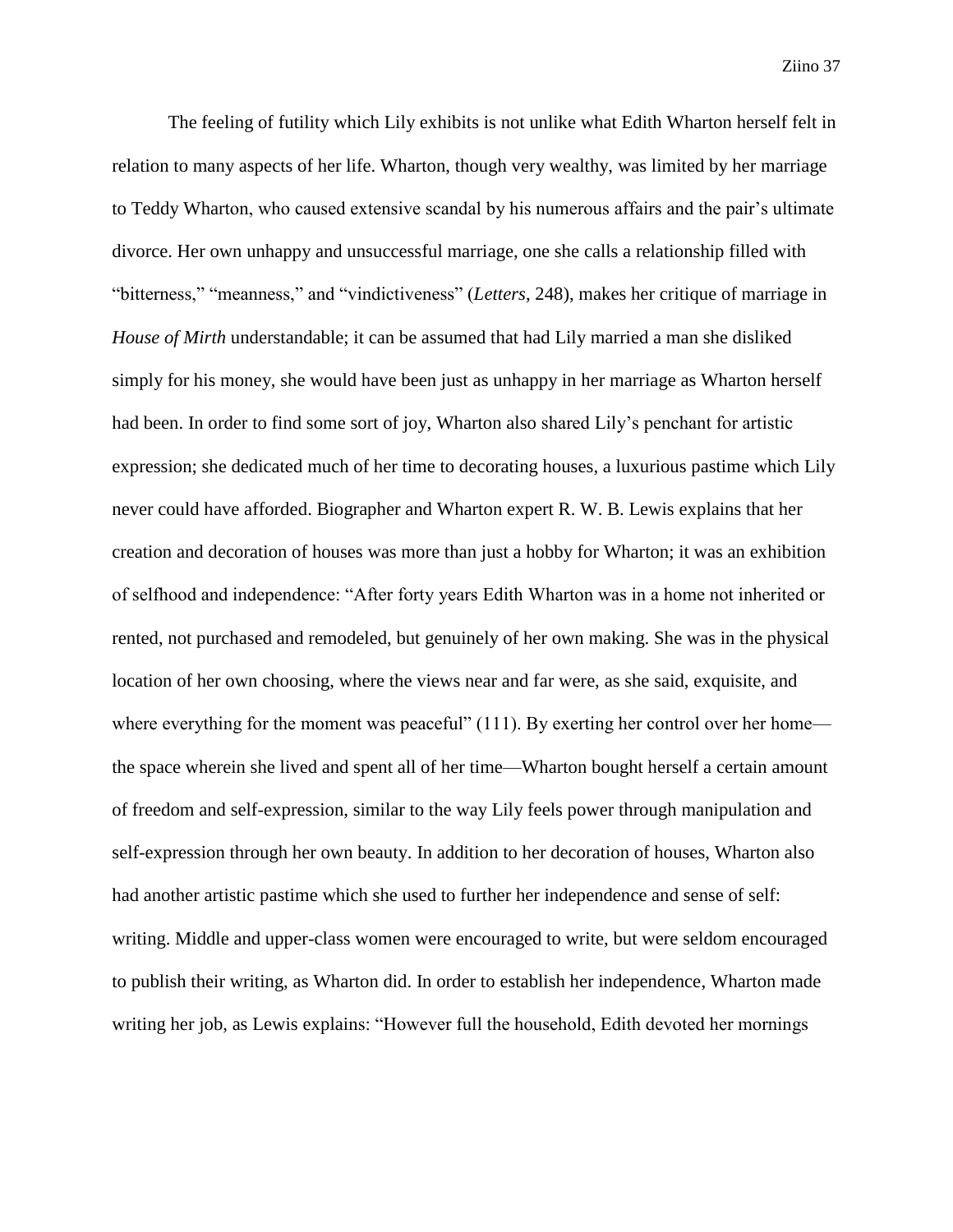single-mindedly to *The House of Mirth"* (Lewis 136). In this way, Wharton was able to circumvent the norm that women were not allowed to have careers.

Wharton's forms of self-expression facilitate the reader's understanding of her purpose behind Lily's tragic story. In *The House of Mirth* she creates a real woman—a woman who struggles to find some semblance of individuality, yet is immensely strong when it comes to preserving her dignity. Wharton creates a beautiful, talented, and in some ways powerful woman in Lily, but in the end Lily must die. Through Lily's suicide, Wharton articulates her argument that each act of defiance closed off the doors of escape and cemented Lily's death. Chopin makes a similar argument in *The Awakening*, with Edna coming to realize through her various relationships with men that she would never be anything more than a possession. As each woman realizes her options for attaining, or retaining, an independent self are becoming slimmer, she becomes less opposed to the idea of death. If we take Edna and Lily to be reflections of the women—New Women—who penned them, the reality of the situation they faced as profoundly intelligent and complex yet deeply oppressed women is truly tragic.

Even with the allowances they had (education, money, etc), both Kate Chopin and Edith Wharton felt their oppression strongly enough to write numerous books about it. In those books, in order to dramatize their own oppression, they chose to write of heroines who were less successful than the authors themselves were. Unfortunately, the life of a wealthy, attractive, popular, financially successful woman such as the authors' lives would not garner support for the woman's cause the same way that Lily's or Edna's would, because the heroines struggle to understand their ideals for independence and self-respect. Chopin and Wharton strove to write the story of a different kind of woman from themselves, rather than an autobiographical story or a story generalizing the struggles of women. What they sought to express is that each woman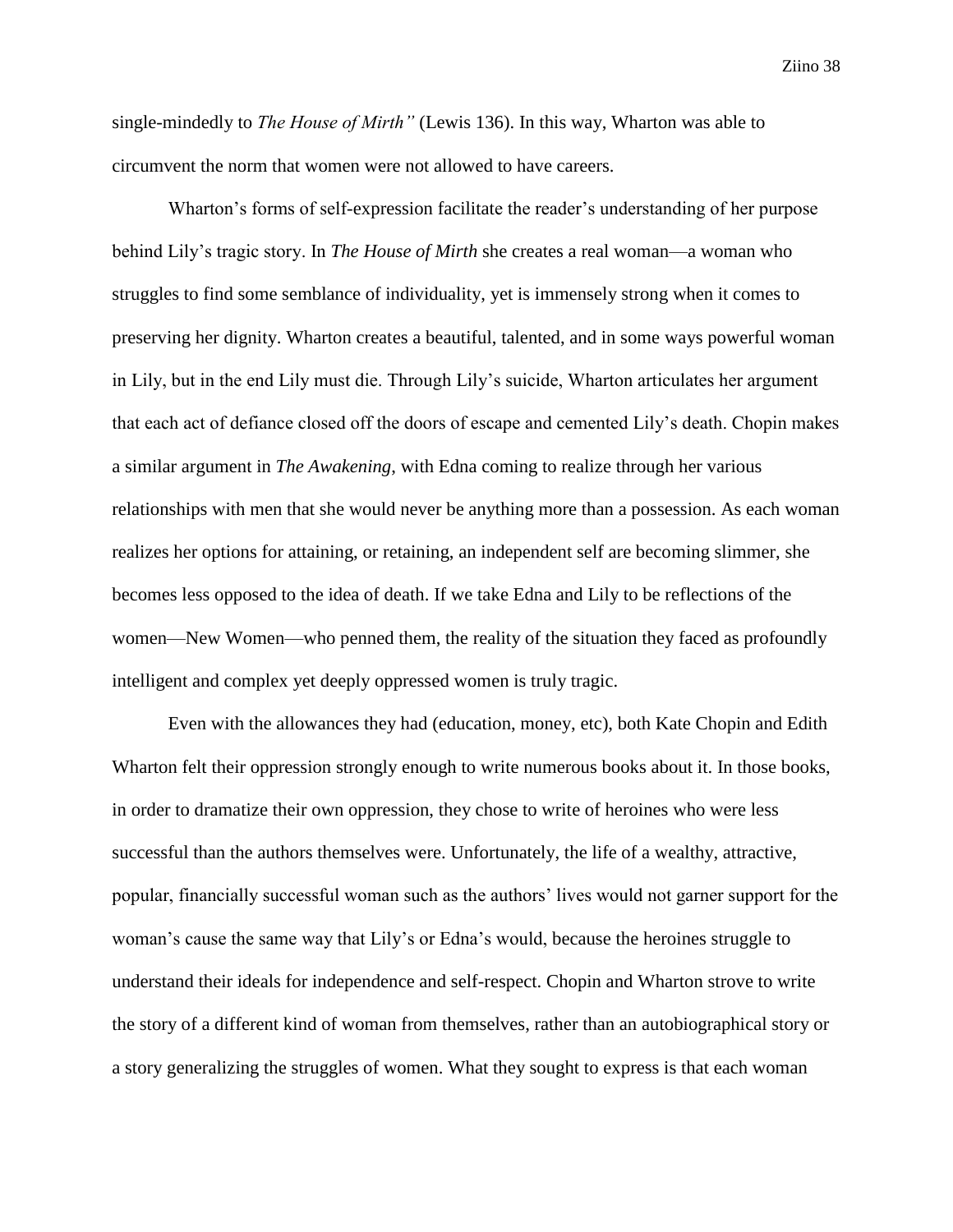struggles in her own way with the oppression she is faced with; each female character in the novel, even minor characters, is a different kind of woman, and each of their stories deserves sympathy, no matter how heinous that character's behavior may seem. By showing various levels of oppression, and by focusing on women who struggled enough with their oppression to commit suicide, the authors were able to show how much the desire for self-determination affected many women of the late nineteenth and early twentieth century, including the fictional yet powerful Lily Bart and Edna Pontellier.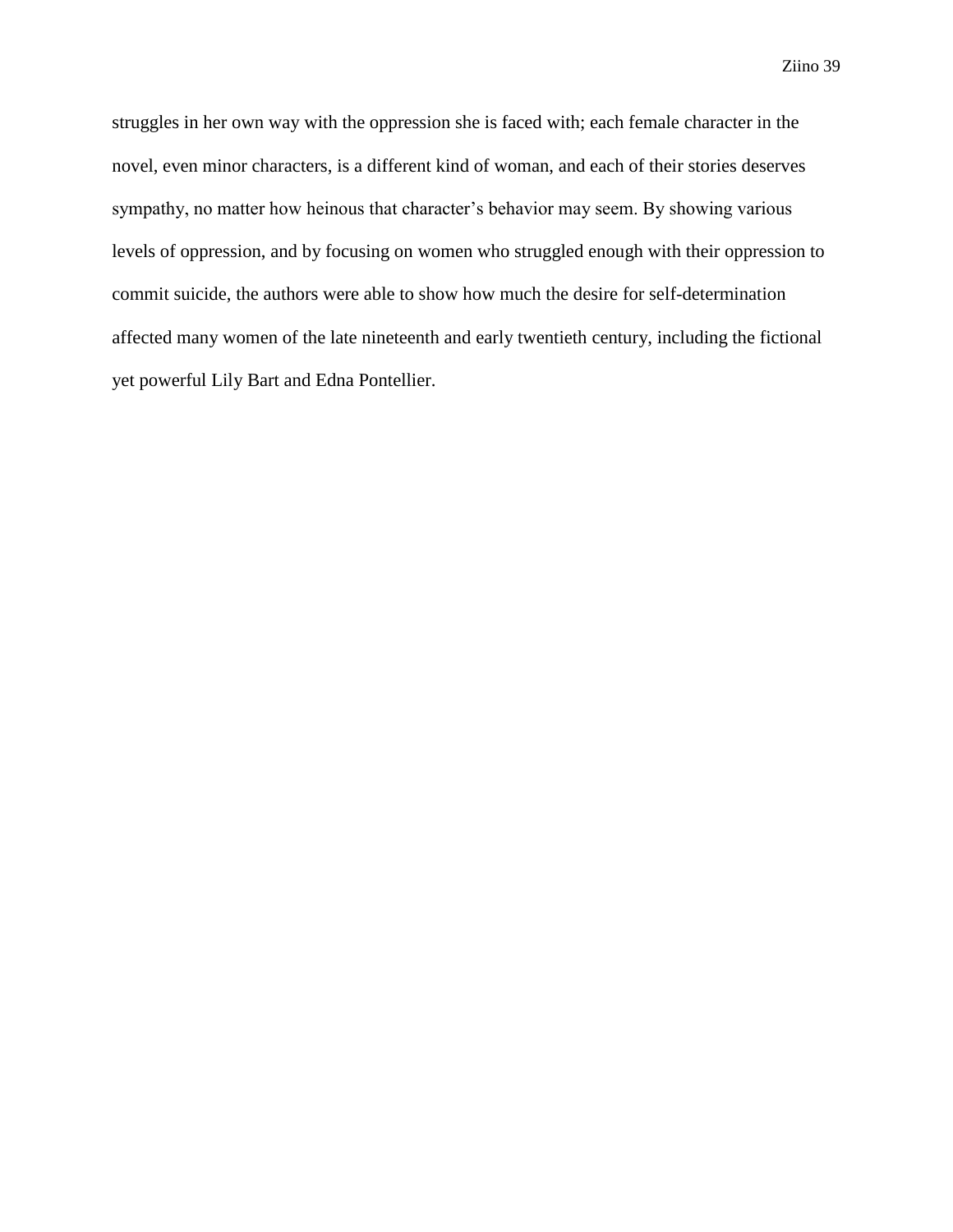#### Works Cited

Chopin, Kate. *The Awakening*. New York: Dover, 1993. Print.

- Gargano, James W. "*The House of Mirth*: Social Futility and Faith." *American Literature* 44.1 (1972): 137. *Academic Search Premier*. Web. 14 Nov. 2013.
- Gilbert, Sandra M. "The Second Coming of Aphrodite: Kate Chopin's Fantasy of Desire." *Kenyon Review* 5.3 (1983): 42-66. *MLA International Bibliography*. Web. 15 Nov. 2013.
- Karcher, Carolyn L. "Male Vision and Female Revision in James's *The Wings Of The Dove* And Wharton's *The House Of Mirth*." *Women's Studies* 10.3 (1984): 227. *Academic Search Premier*. Web. 17 Nov. 2013.
- Lewis, R. W. B. *Edith Wharton: A Biography*. New York: Fromm International Pub., 1985. Print.
- Matthews, Jean V. *The Rise of the New Woman: The Women's Movement in America, 1875- 1930*. Chicago: Ivan R. Dee, 2003. Print.
- May, John R. "Local Color in *The Awakening*." *Southern Review* 6.(1970): 1031-1040. *MLA International Bibliography*. Web. 15 Nov. 2013.
- Mullen, Patrick. "The Aesthetics of Self-Management: Intelligence, Capital, and *The House Of Mirth*." *Novel: A Forum On Fiction* 42.1 (2009): 40-61. *Academic Search Premier*. Web. 14 Nov. 2013.
- Restuccia, Frances L. "The Name of the Lily: Edith Wharton's Feminism(S)." *Contemporary Literature* 28.2 (1987): 223. *Academic Search Premier*. Web. 13 Nov. 2013.
- Smith-Rosenberg, Carroll. *Disorderly Conduct: Visions of Gender in Victorian America*. New York: Oxford UP, 1986. Print.